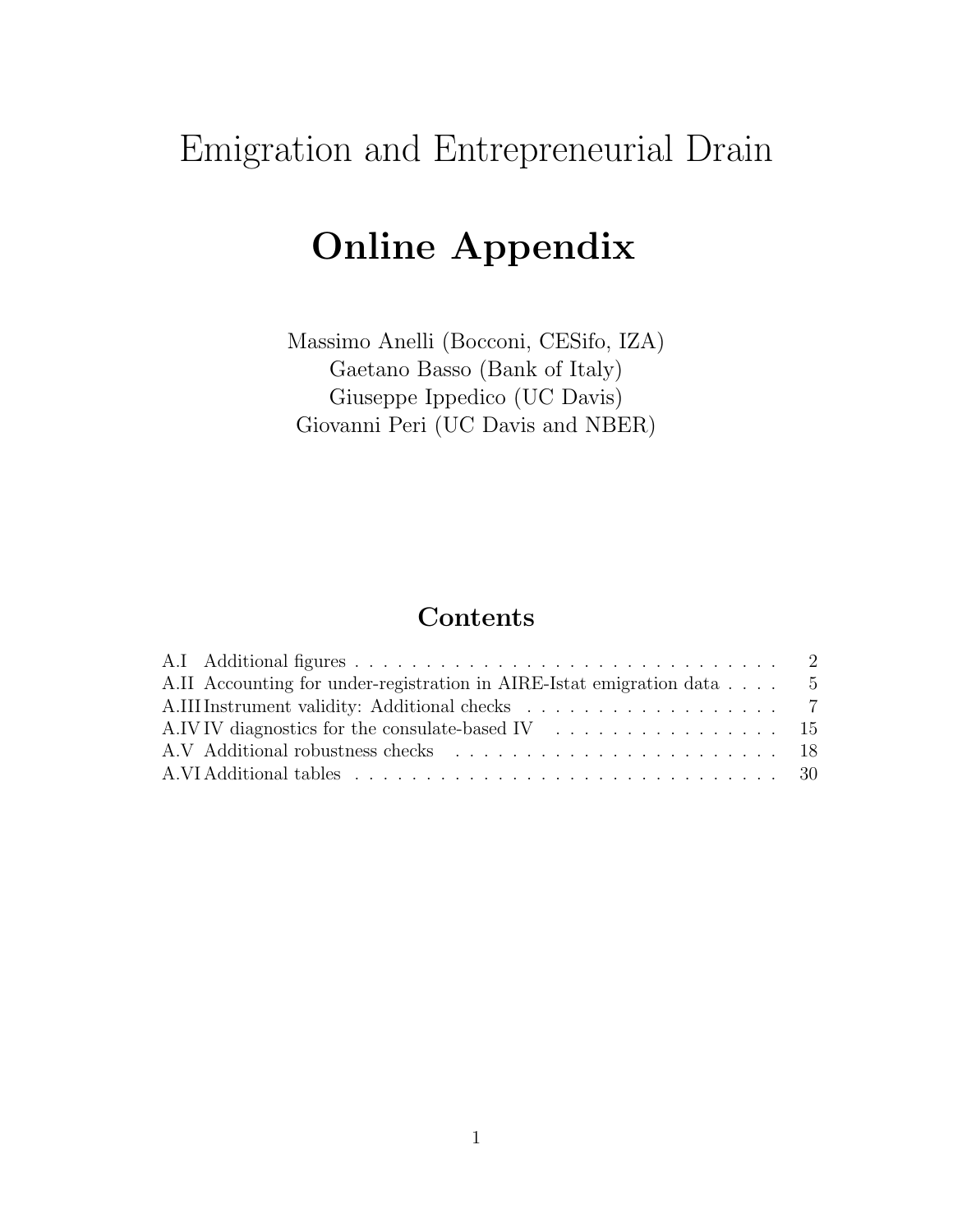#### A.I Additional figures

In this section we present the additional figures discussed in the main text. Figure A1 shows that the outflows of Italians towards the US are underestimated if we compare Italian administrative and US Census Bureau American Community Survey (ACS) data (Ruggles et al. 2019; U.S. 2018). The year-to-year changes in the two datasets follow closely each other up to the most recent years (likely due to the inability of the ACS survey to capture recent immigration from Italy).

Figure A2 shows the pre-trends and the post-emigration wave change in the stock of firms in a reduced-form event-study graph. The estimates suggest that the largest decline in the number of firms occurs in the years after 2011, consistent with what we observe from the raw data in Figure 6.

Finally, Figure A3 shows how the correlation between the IV and the emigration rate, once we partial out the control variables (unemployment rate and value added per capita) and the 110 province FEs, is not driven by the presence of outliers.

Figure A1: Recorded Emigration and Inflows of Italians to the US



(b) % changes in annual flows of Italians to US

Notes: In Figure (a), the black solid line shows the annual outflows of Italians to the United States recorded in the AIRE-Istat data, while the grey dashed line shows the corresponding annual inflows of Italians to the US according to the American Community Survey (ACS) data. Figure (b) shows the percentage changes in the annual flows from the two data sources.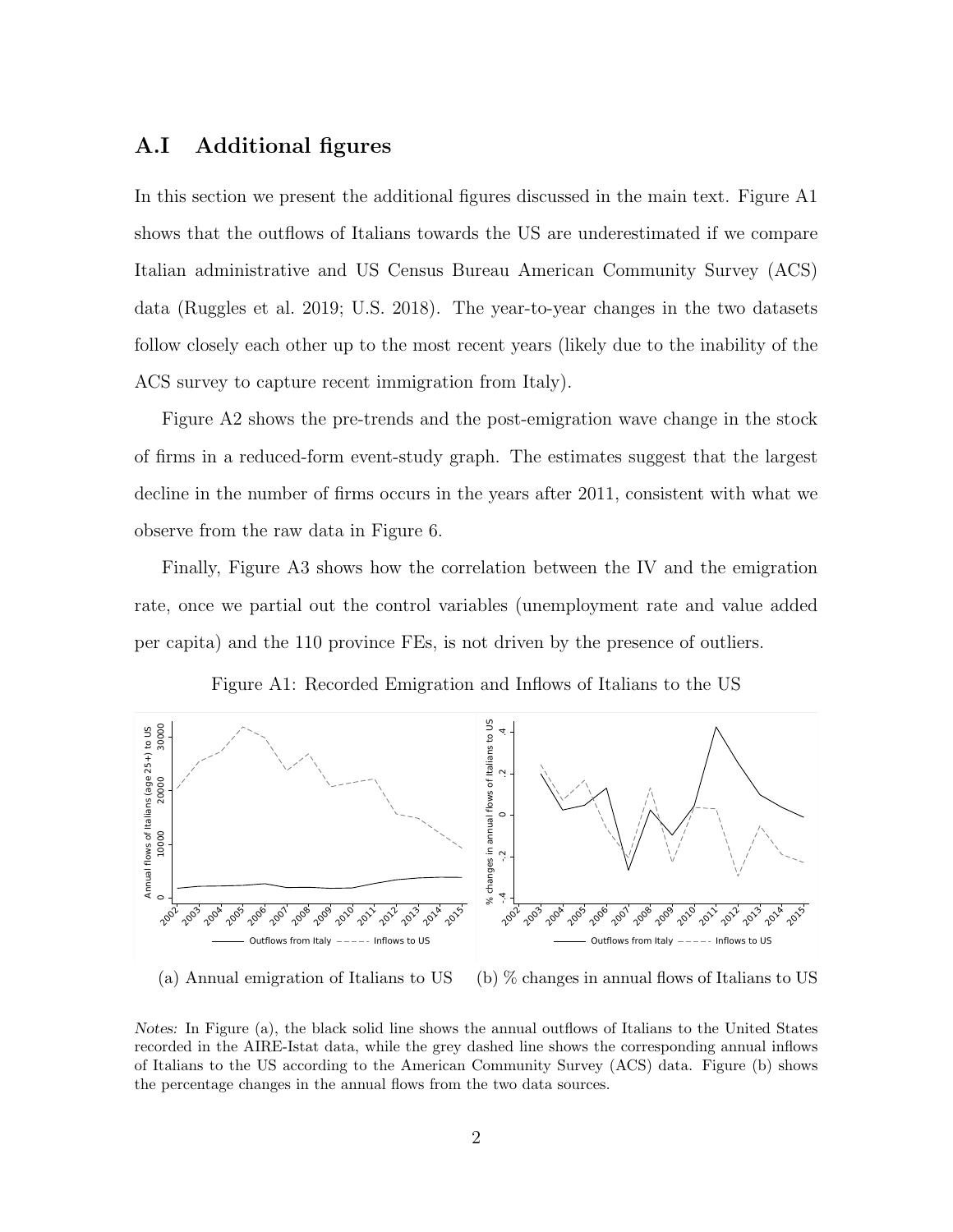Figure A2: Event study: effect of the instrument interacted with years fixed effects on stock of firms, 2005-2015



Notes: The graph plots the coefficients  $\gamma_{\tau}$  of the interaction between the instrument and year fixed effects from the regression:  $y_{l,t} = \alpha + \beta Pull_l + \sum_{\tau \neq 2008} \gamma_{\tau} Pull_l * \mathbb{I}(\tau = t) + \xi X_{l,2005} + \phi_p + \lambda_t + \psi_{p,t} + \varepsilon_{l,t}$ where the outcome  $y_{l,t}$  is the stock of firms in LLM l in year t as a fraction of LLM population 25-64 years old (average 2005-2008),  $Pull<sub>l</sub>$  is the predicted emigration rate based on the shares of pre-2000 emigrants to different countries relative to the LLM population in 2000 interacted with GDP growth of each country between 2008-2015,  $X_{l,2005}$  include unemployment rate and value added per capita in 100,000 euros in 2005,  $\phi_p$  are province fixed effects,  $\lambda_t$  are year FEs and  $\psi_{p,t}$  are province-by-year FEs. Standard errors are clustered at the province-by-year level and bars show confidence intervals at the 5-percent level.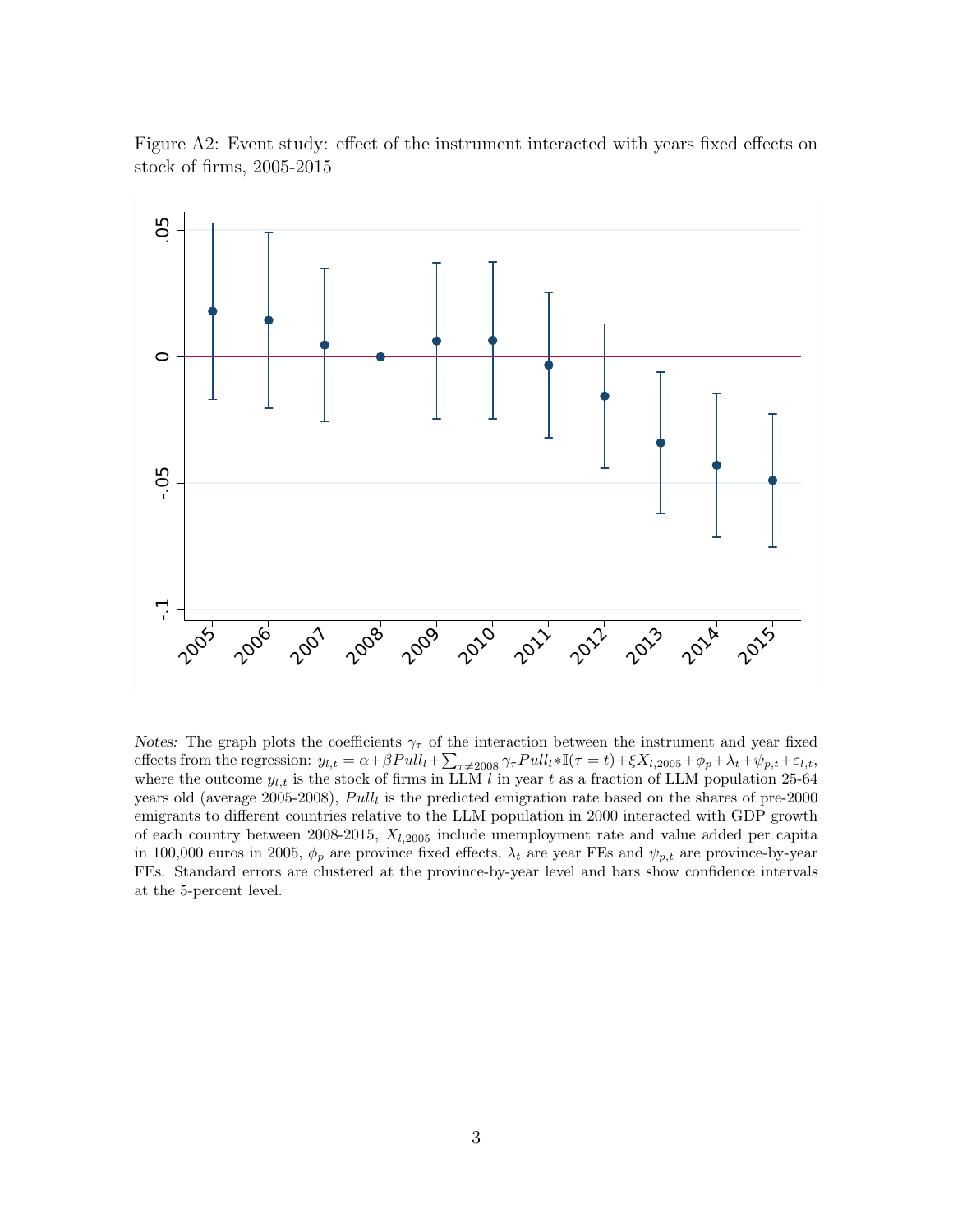

Figure A3: First stage scatter plot correlation

Notes: The scatter plot shows the correlation between the Pull IV and the Emigration Rate after partialling out the control variables (unemployment rate and value added per capita) as well as the 110 province FEs. Both variables are normalized to have mean zero and unit variance.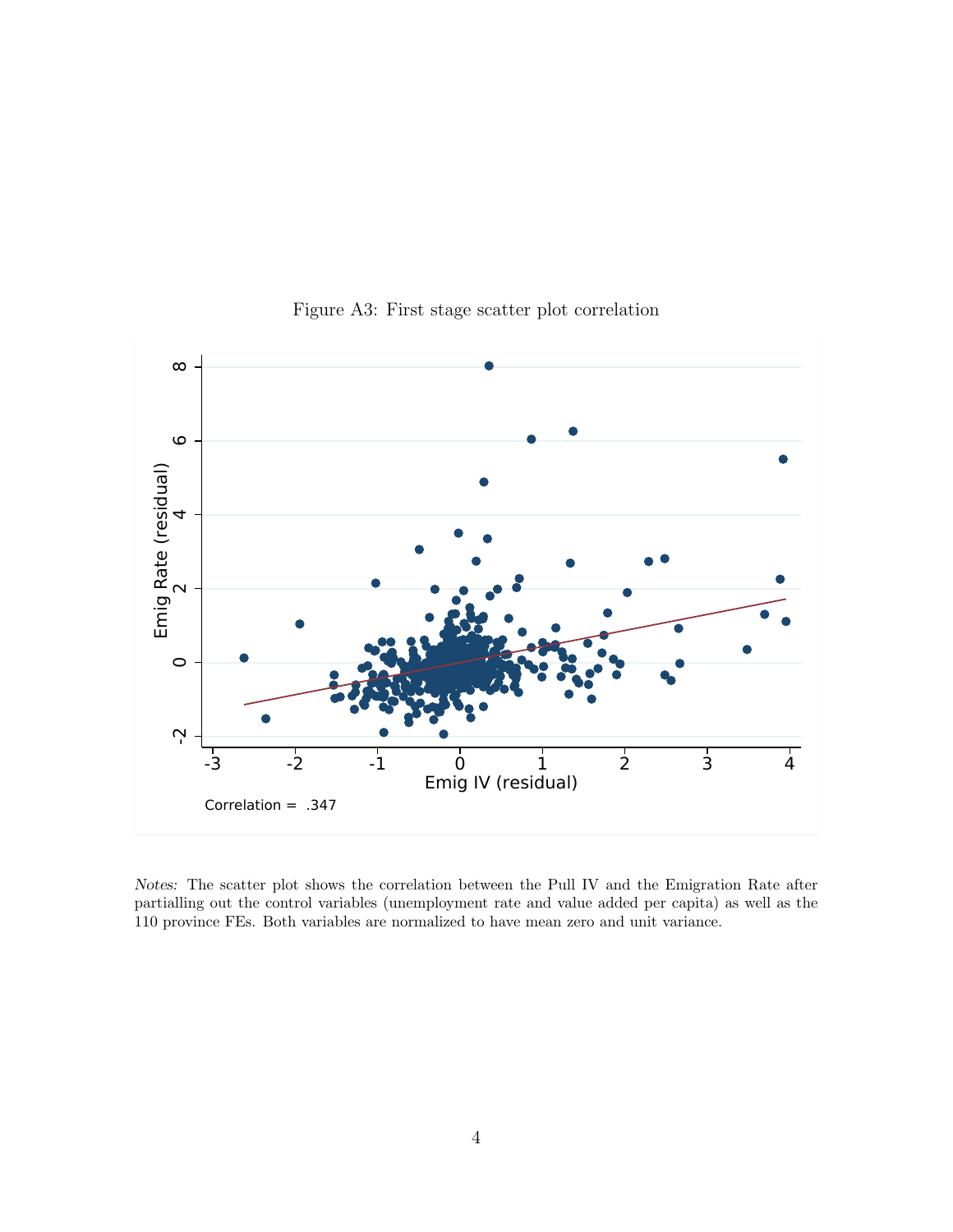## A.II Accounting for under-registration in AIRE-Istat emigration data

In this section we validate the 2.6 adjustment factor used in the empirical analysis. To circumvent the issue that not all Italian emigrants report their change of residence by registering in the AIRE, we compare yearly outflows of Italians recorded by Istat-AIRE to the yearly inflows of Italians to three among the top-5 destination countries of Italian emigrants, namely the UK, Switzerland and the United States. For the UK, we obtained administrative data from the UK Social Security Registry based on "National Insurance number allocations to adult overseas nationals entering the UK" (NINo 2018), which include all individuals applying to work in the UK or to claim any benefit or tax credit. For Switzerland, we use Federal Statistical Office (BFS 2018) administrative data based on the migration registry (PETRA-STATPOP), which include only permanent residents ("ständige Wohnbevölkerung"). For the US, we use weighted survey data from the American Community Survey (ACS) (Ruggles et al. 2019; U.S. 2018), using information on the year of arrival and country of birth.

Table A1 compares the emigration flows registered in the Italian AIRE-Istat data to the immigration flows registered by each foreign source respectively. The variable Factor shows the ratio between the immigration and emigration flow in each year. The data shows that emigration flows are systematically under-reported in the AIRE-Istat data, in almost every year and for all the three countries considered. In the last two columns, we construct a weighted average of the correction factors (weighted by the emigration flows). If we include the US (penultimate column), the average correction factor for the period 2009-15 is about 3.48. However, as the ACS data are survey-based and thus less reliable than the administrative sources from UK and Switzerland, in the last column we only consider the two latter countries, for which the average correction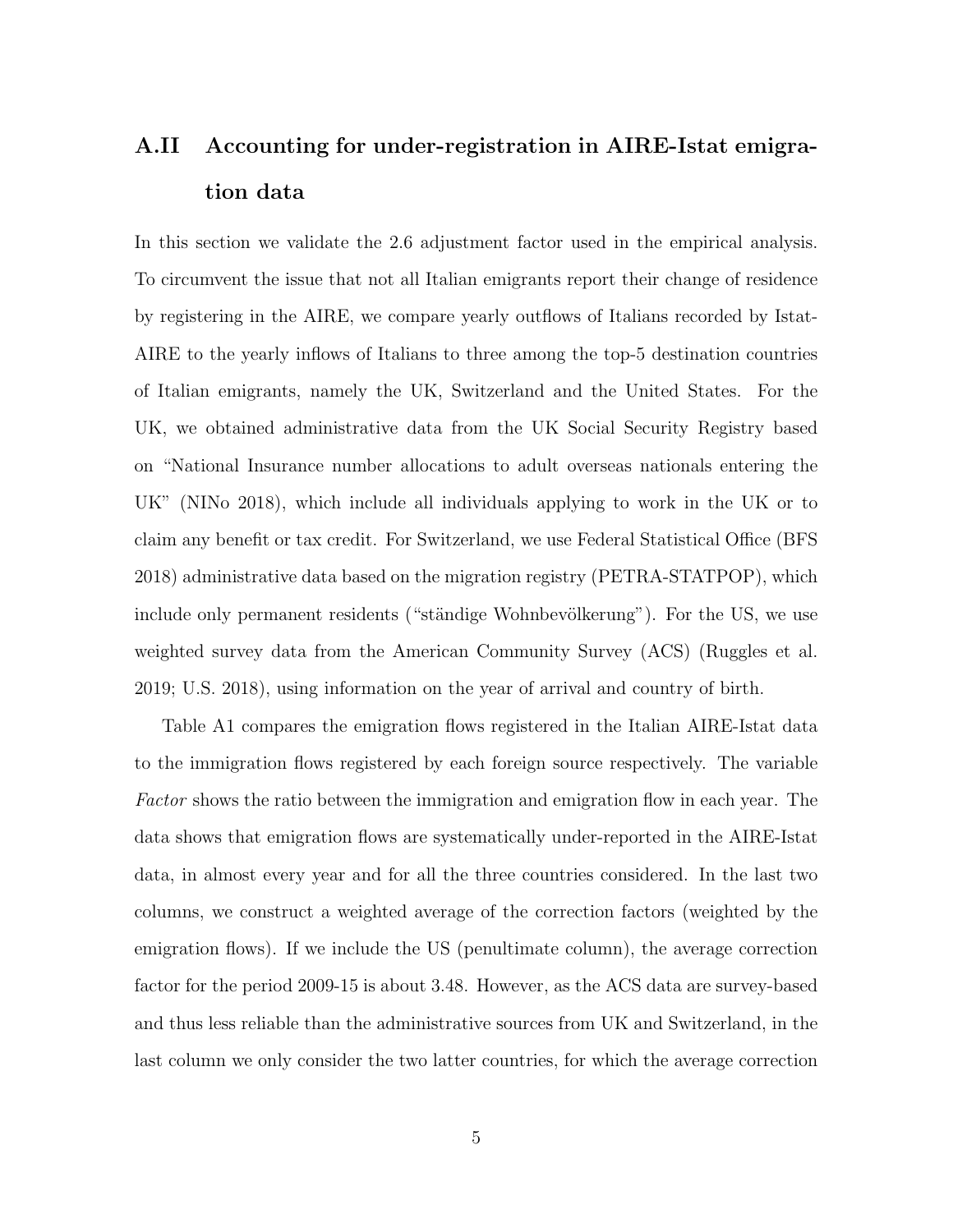factor ranges between 2.62 and 3.23 over the period 2009-15 and is 2.87 on average. Based on these results, we use the minimum value of the average correction factor, 2.6, to adjust upwards the emigration flows between 2009-15 throughout our empirical analysis.

|      |       | United Kingdom |        |       | Swizterland |        |      | United States |         | Emig-weighted | Emig-weighted      |
|------|-------|----------------|--------|-------|-------------|--------|------|---------------|---------|---------------|--------------------|
| Year | Emig  | Immig          | Factor | Emig  | Immig       | Factor | Emig | Immig         | Factor  | Avg Factor    | Avg Factor - No US |
| 2002 | 2400  | 7717           | 3.22   | 4587  | 5961        | 1.30   | 1846 | 20439         | 11.07   | 3.86          | 1.96               |
| 2003 | 2740  | 8122           | 2.96   | 6021  | 5820        | 0.97   | 2216 | 25435         | 11.48   | 3.59          | 1.59               |
| 2004 | 3097  | 8180           | 2.64   | 5068  | 5859        | 1.16   | 2272 | 27282         | 12.01   | 3.96          | 1.72               |
| 2005 | 4003  | 10361          | 2.59   | 4911  | 5622        | 1.14   | 2382 | 31892         | 13.39   | 4.24          | 1.79               |
| 2006 | 4561  | 11048          | 2.42   | 5271  | 5689        | 1.08   | 2694 | 29865         | 11.09   | 3.72          | 1.70               |
| 2007 | 5033  | 15735          | 3.13   | 3647  | 8540        | 2.34   | 1979 | 23746         | 12.00   | 4.51          | 2.80               |
| 2008 | 5474  | 16460          | 3.01   | 4165  | 10025       | 2.41   | 2029 | 26887         | 13.25   | 4.57          | 2.75               |
| 2009 | 4981  | 16876          | 3.39   | 4097  | 8668        | 2.12   | 1835 | 20749         | 11.31   | 4.24          | 2.81               |
| 2010 | 5167  | 18461          | 3.57   | 4522  | 10226       | 2.26   | 1918 | 21532         | 11.23   | 4.33          | 2.96               |
| 2011 | 5317  | 24882          | 4.68   | 5669  | 10651       | 1.88   | 2736 | 22200         | 8.11    | 4.21          | 3.23               |
| 2012 | 7293  | 26599          | 3.65   | 8238  | 14098       | 1.71   | 3427 | 15668         | 4.57    | 2.97          | 2.62               |
| 2013 | 12756 | 44120          | 3.46   | 9663  | 17662       | 1.83   | 3766 | 14870         | 3.95    | 2.93          | 2.76               |
| 2014 | 13332 | 51210          | 3.84   | 10151 | 19006       | 1.87   | 3910 | 12055         | 3.08    | 3.00          | 2.99               |
| 2015 | 17248 | 58653          | 3.40   | 11227 | 18894       | 1.68   | 3871 | 9306          | 2.40    | 2.69          | 2.72               |
|      |       |                |        |       |             |        |      | Average       | 2009-15 | 3.48          | 2.87               |

Table A1: Correction factor based on destination country data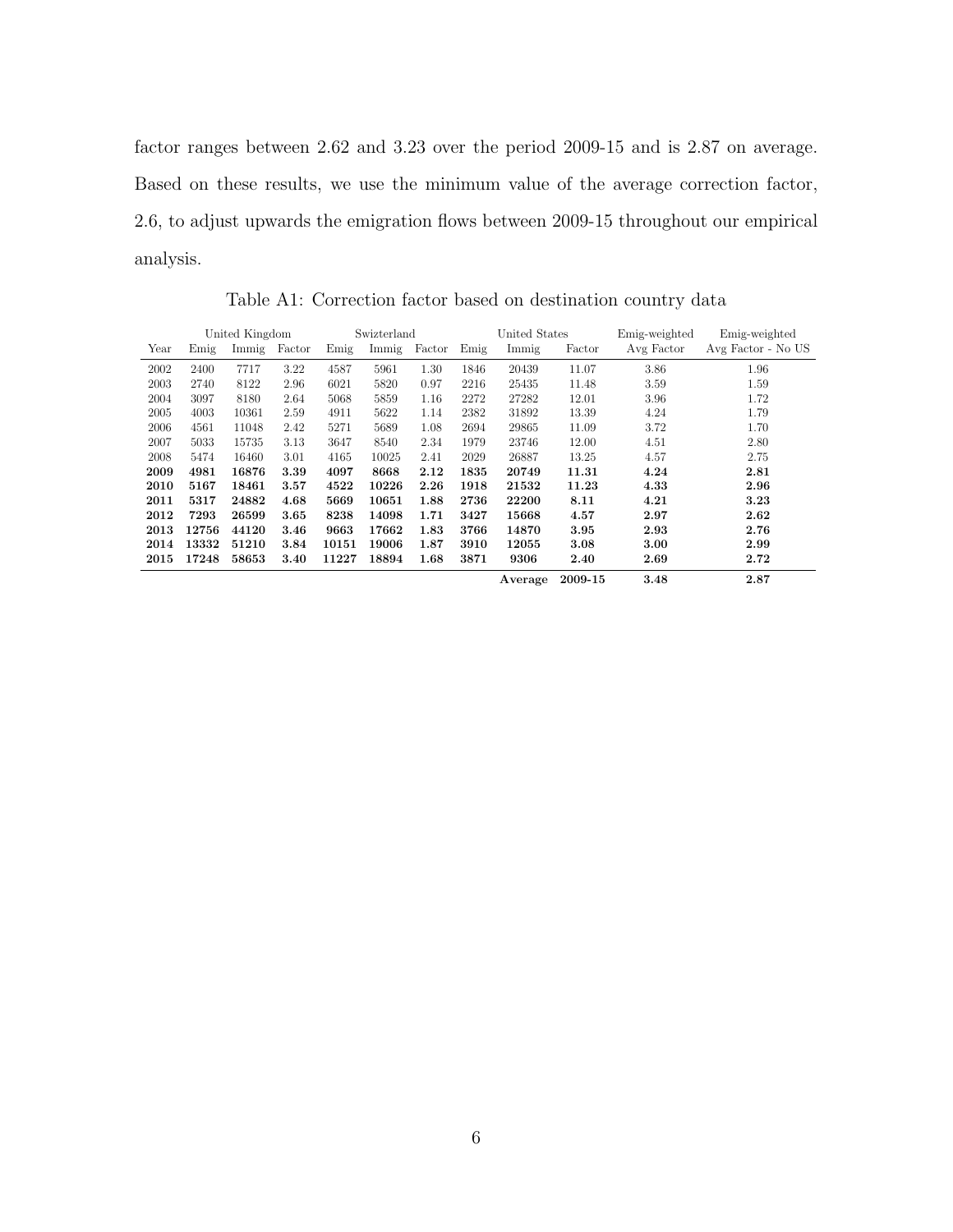#### A.III Instrument validity: Additional checks

In this Section we report four figures that corroborate our identification strategy and inference. First, as reported in the main text, we cluster the standard errors at the province level: independence across labour markets is needed under an identifying assumption based on the exogeneity of the emigration networks and our identification is effectively within provinces (Adão, Kolesár, and Morales 2019; Goldsmith-Pinkham, Sorkin, and Swift 2020). To validate this choice, we follow similar exercises proposed by Adão, Kolesár, and Morales (2019) and implemented in Fouka, Mazumder, and Tabellini (2020), and perform two placebo exercises. We replace the shifters and the shares, respectively, with random numbers extracted from  $N(0, 5)$ . The two exercises confirm that the clustered standard errors are valid and, if anything, too conservative: in the case of shifters, only 0.4 percent wrongly reject the null hypothesis of  $\beta = 0$  at the 10 percent level (Figure A4); in the case of shares randomization, none of the 500 replications is significantly different from zero (Figure A5).

Then, we perform two additional exercises to validate the identification strategy. Differently from assigning a random shift as above, which effectively does not allow to identify any effect, here we first hold the emigration networks (the shares) fixed and we permute the GDP changes (the shifts); then, we do the opposite (hold the shares fixed and permute the shifters).<sup>1</sup> Considering that the country-of-emigration shares drive most of the identifying variation (Table 4), the random permutation of the shifts still allow us to identify our results (Figure A6). To the contrary, randomly permuting the shares while keeping the right shifts does not allow to identify any effect, consistent with our identifying assumption (Figure A7).

Finally, Tables A2, A3 and A4 show the pre-trends as discussed in Section II.B of

<sup>&</sup>lt;sup>1</sup>In practice, we randomly reshuffle the observed shifts 500 different times, run our main specification, retrieve and plot the estimate of the emigration effect and its confidence interval (for visualization clarity, the graph reports only the first 100 replications).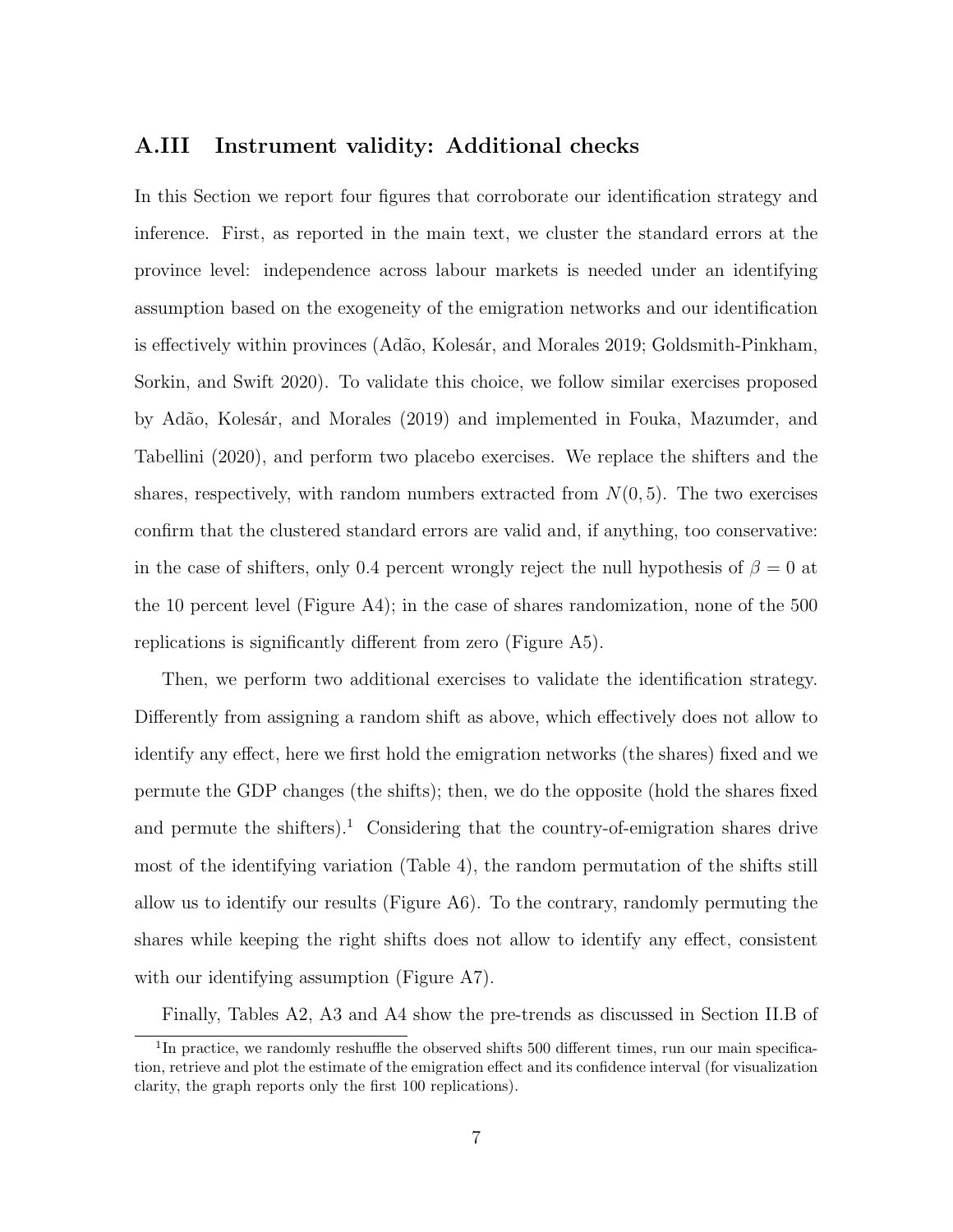the main text.



Figure A4: Randomization of the Shifter components

Notes: The graph reports the emigration effect estimates obtained in 100 different random draws of the GDP shifters using our baseline specification (the exercise is based on 500 replications, but for visualization clarity only 100 are reported in the graph). The estimated coefficients are significant 0.4 percent of the times at 10 percent level, and never significant at 5 percent level.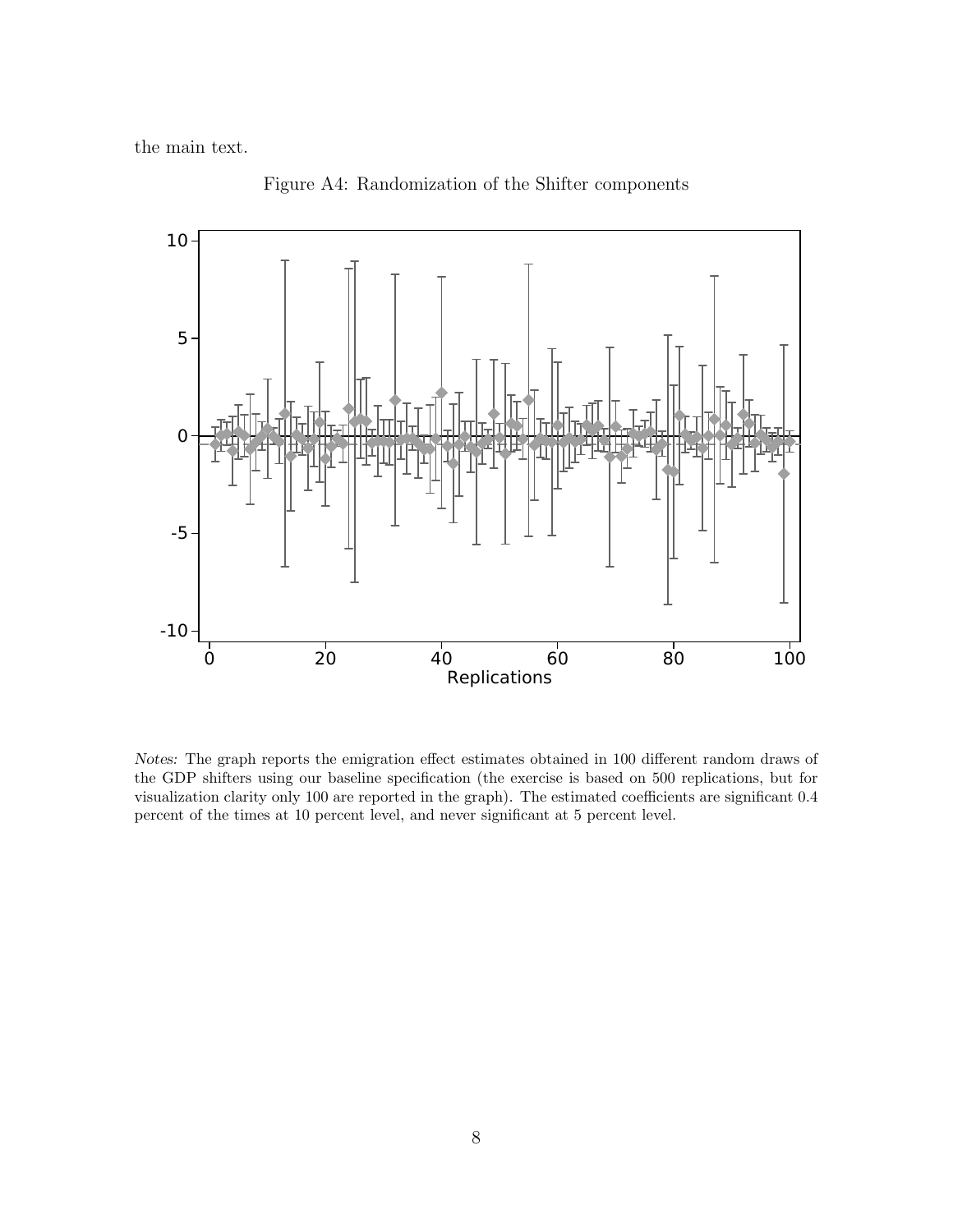

Figure A5: Randomization of the Share Components

Notes: The graph reports the emigration effect estimates obtained in 100 different random draws of the emigration network shares using our baseline specification (the exercise is based on 500 replications, but for visualization clarity only 100 are reported in the graph). The estimated coefficients are never significant at 10 percent level.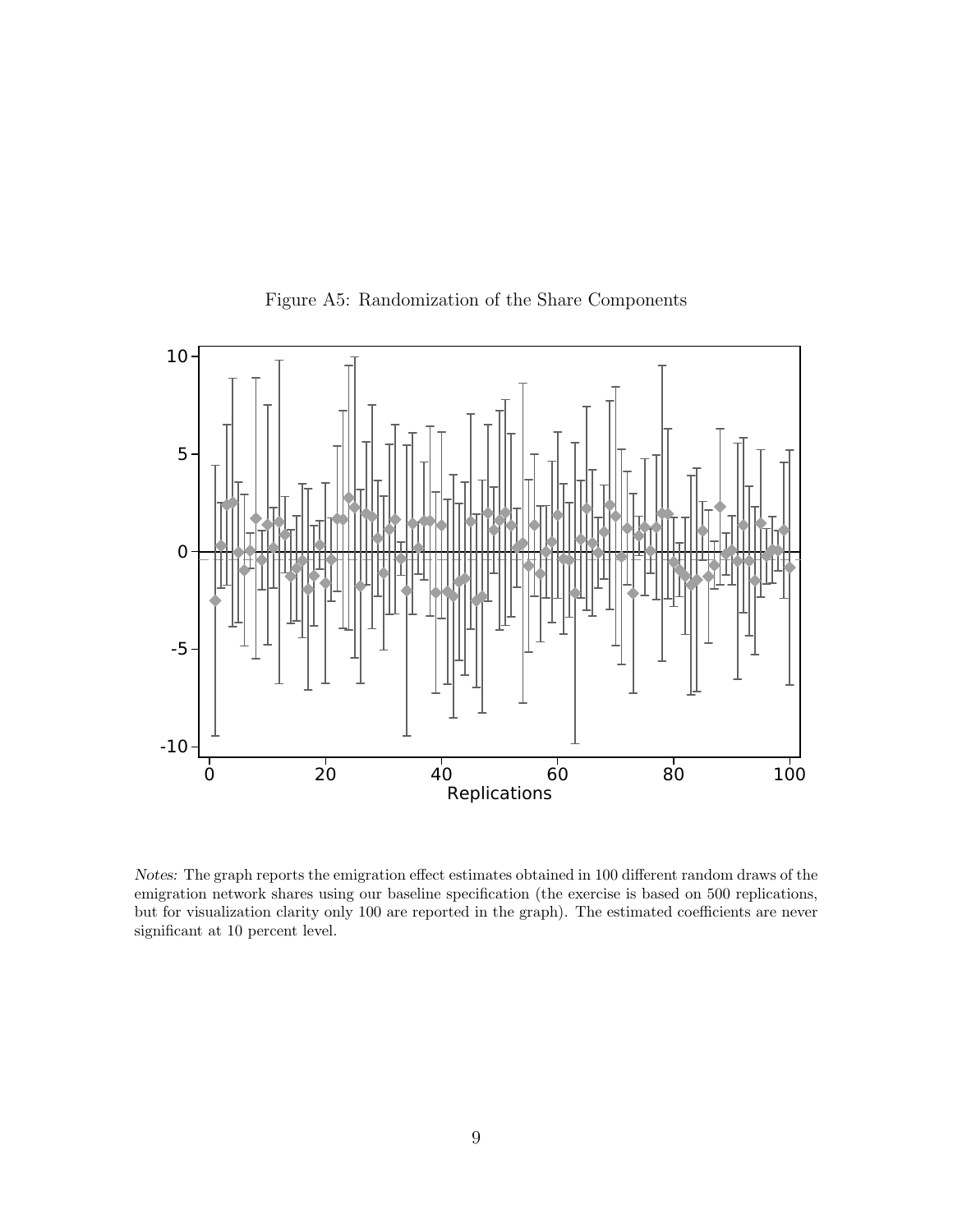

Figure A6: Permutation of the Shifter components

Notes: The graph reports the emigration effect estimates obtained in 100 different random permutations of the GDP shifters using our baseline specification (the exercise is based on 500 replications, but for visualization clarity only 100 are reported in the graph). The average estimated coefficient is -0.43 and the estimated coefficients from all replications are significant at 5 percent level.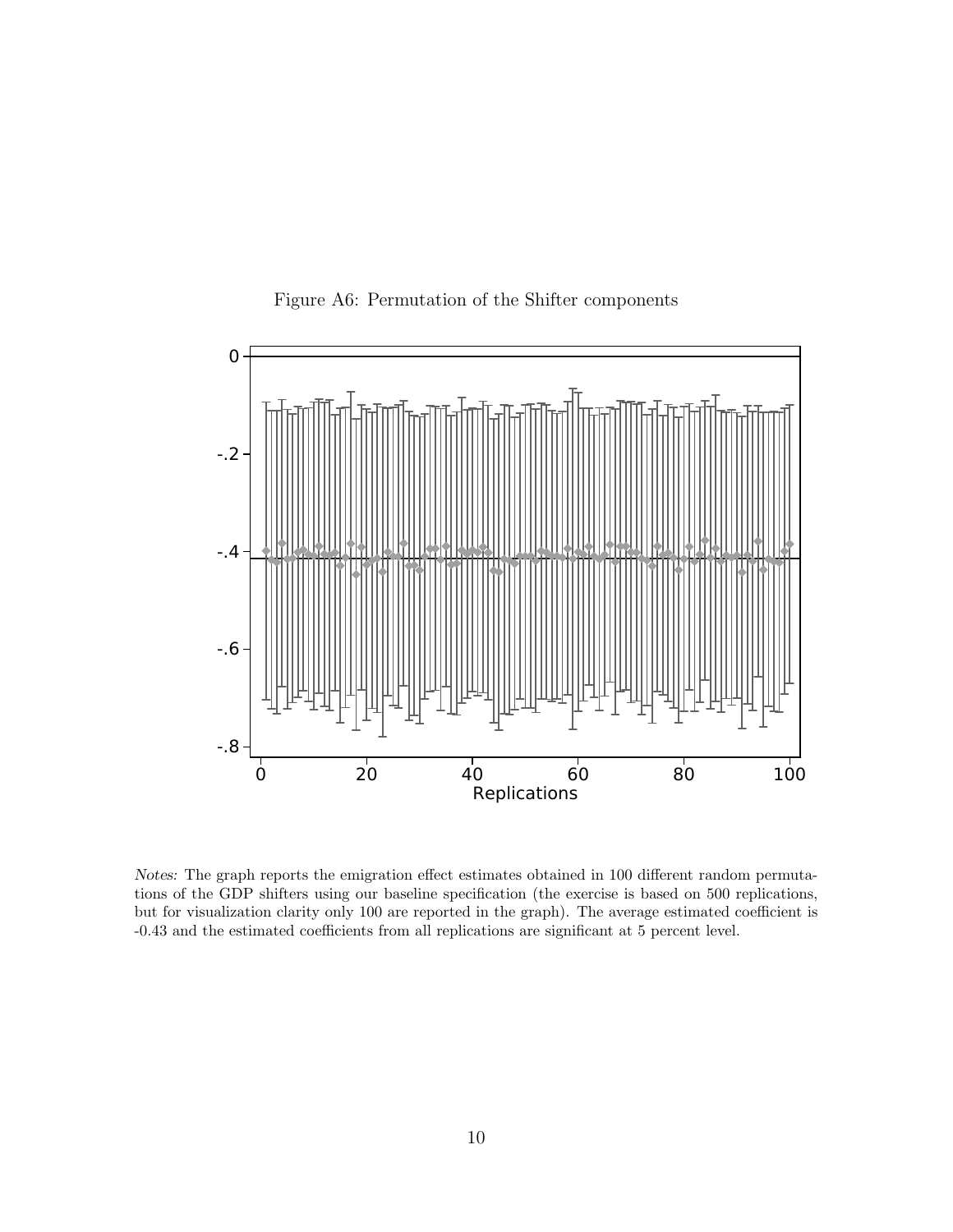

Figure A7: Permutation of the share components

Notes: The graph reports the emigration effect estimates obtained in 100 different random permutations of the emigration network shares using our baseline specification (the exercise is based on 500 replications, but for visualization clarity only 100 are reported in the graph). The average estimated coefficient is -0.989 and the estimated coefficients are significant 0.2% of the times at 5 percent level, and never at the 1 percent level.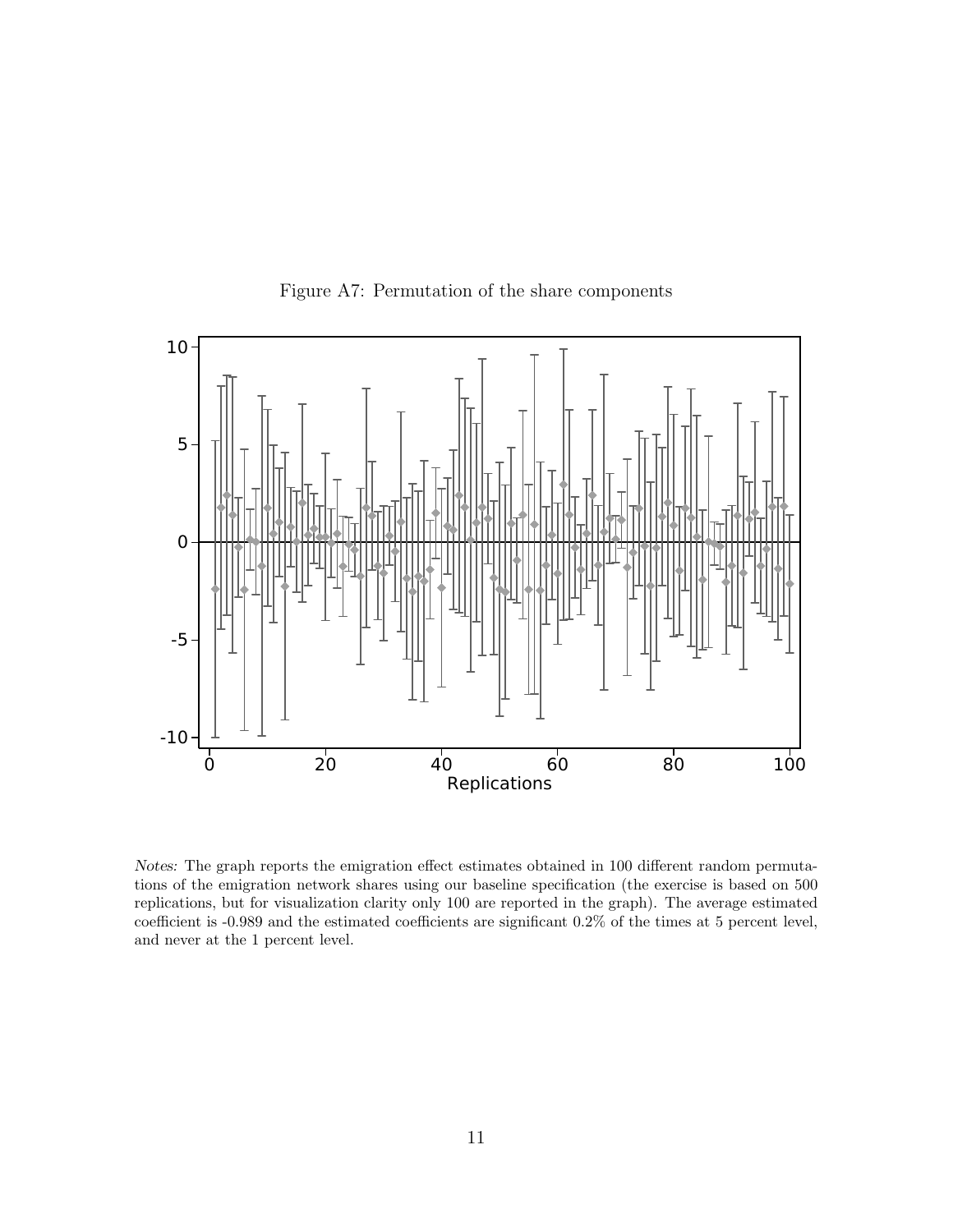|                  | (1)            | (2)             | (3)             |
|------------------|----------------|-----------------|-----------------|
|                  | Young Firms    | Young Firms     | Young Firms     |
|                  | $\Delta$ Stock | $\Sigma$ Births | $\Sigma$ Deaths |
| <b>VARIABLES</b> | 2005-08        | 2005-08         | 2005-08         |
|                  |                |                 |                 |
| Pull IV          | 0.015          | $-0.002$        | $-0.017$        |
|                  | (0.049)        | (0.048)         | (0.028)         |
|                  |                |                 |                 |
| Observations     | 686            | 686             | 686             |
| R-squared        | 0.222          | 0.530           | 0.340           |
| Avg. Outcome     | $-0.135$       | 2.783           | 2.918           |
| Mean Pull IV     | 0.046          | 0.046           | 0.046           |
| S.d. Pull IV     | 0.049          | 0.049           | 0.049           |
| Controls         | X              | X               | X               |
| Province FE      | X              | X               | X               |

Table A2: Instrument validity: effect of the instrument on pre-shock change in stock and flows of Young-owned firms (2005-08)

Notes: OLS estimates. The sample is composed of 686 local labor markets (LLMs). The dependent variable is the change in stock (1), cumulative entry (2) and exit (3) of firms owned and managed by under 45 ("Young firms") between 2005-2008 as a fraction of LLM population 25-64 years old (average 2005-2008) times 100. The independent variable is the predicted emigration rate based on the shares of pre-2000 emigrants to different countries relative to the LLM population in 2000 interacted with GDP growth of each country between 2008-2015,  $Pull_l = \sum_c N T W K_{l,c} * G_c$ , and normalized to have mean zero and unit variance. Controls include unemployment rate and value added per capita in 100,000 euros in 2005 at the LLM level as well as 110 province FEs. Standard errors are clustered at the province level (110 clusters).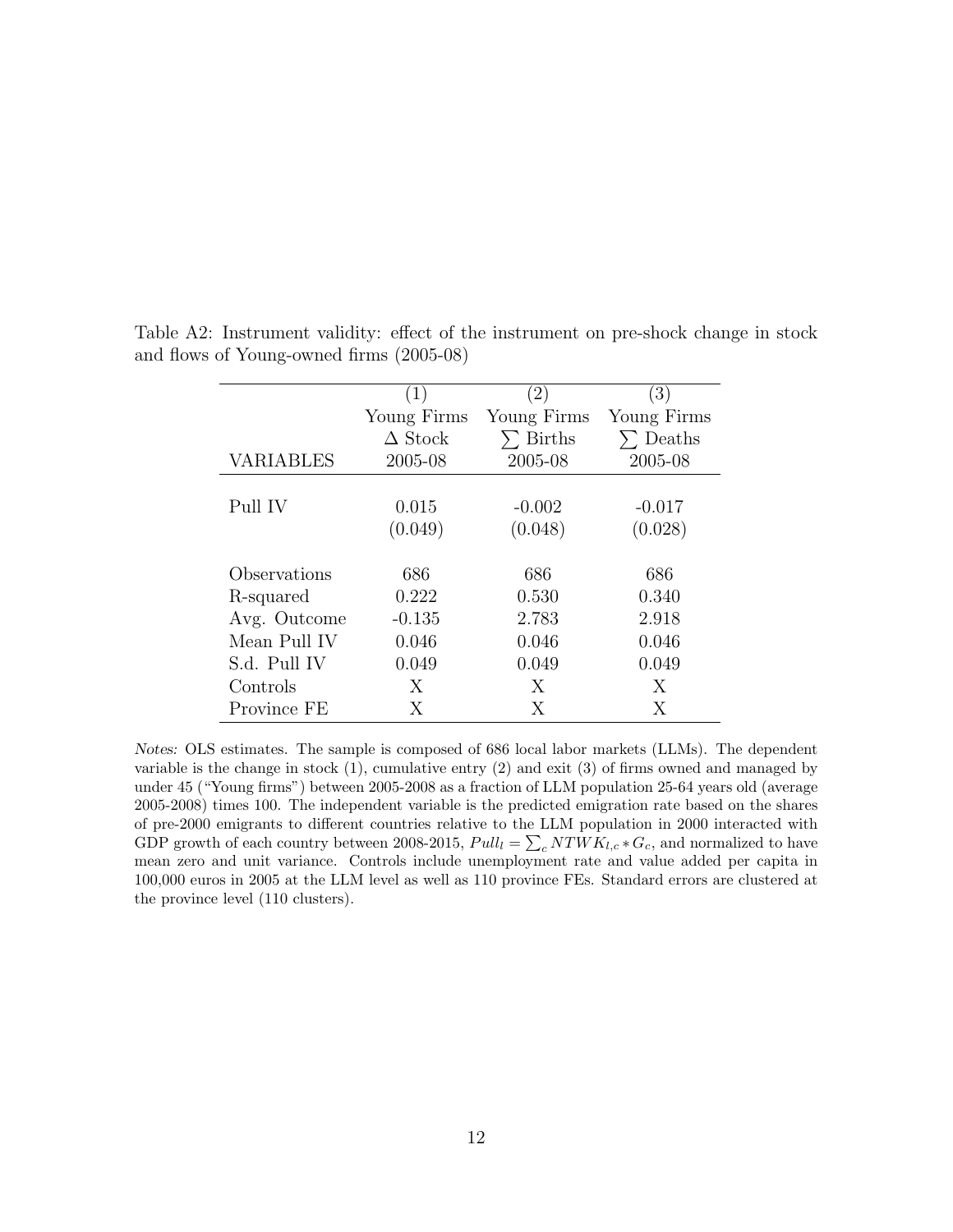|                            | $\left(1\right)$   | $\left( 2\right)$ | $\left( 3\right)$  | $\left( 4\right)$  |
|----------------------------|--------------------|-------------------|--------------------|--------------------|
|                            | $\Delta$ Employees | $\Delta$ Emp/Pop  | $\Delta$ Avg. Size | $\Delta$ Wage Bill |
| VARIABLES                  | 2005-08            | 2005-08           | 2005-08            | 2005-08            |
|                            |                    |                   |                    |                    |
| Pull IV                    | $-0.007$           | $-0.001$          | $-0.008$           | $-0.009$           |
|                            | (0.010)            | (0.010)           | (0.009)            | (0.011)            |
|                            |                    |                   |                    |                    |
| <i><b>Observations</b></i> | 686                | 686               | 686                | 686                |
| R-squared                  | 0.282              | 0.260             | 0.177              | 0.194              |
| Avg. Outcome 2005          | 16709.0            | 0.3               | 5.5                | 348.6              |
| Mean Pull IV               | 0.046              | 0.046             | 0.046              | 0.046              |
| S.d. Pull IV               | 0.049              | 0.049             | 0.049              | 0.049              |
| Controls                   | X                  | X                 | X                  | X                  |
| Province FE                | Х                  | Х                 | Х                  | Х                  |

Table A3: Instrument validity check: effect of the instrument on pre-shock change in LLM employment (2005-08)

Notes: OLS estimates. The sample is composed of 686 local labor markets (LLMs). The dependent variable is the change in LLM employment (1), employment to population ratio (2), average firm size (3) and total wage bill in 100,000 euros (4) between 2005-2008, as a fraction of each outcome in 2005. The independent variable is the predicted emigration rate based on the shares of pre-2000 emigrants to different countries relative to the LLM population in 2000 interacted with GDP growth of each country between 2008-2015,  $Pull_l = \sum_c N T W K_{l,c} * G_c$ , and normalized to have mean zero and unit variance. Controls include unemployment rate and value added per capita in 100,000 euros in 2005 at the LLM level as well as 110 province FEs. Standard errors are clustered at the province level (110 clusters).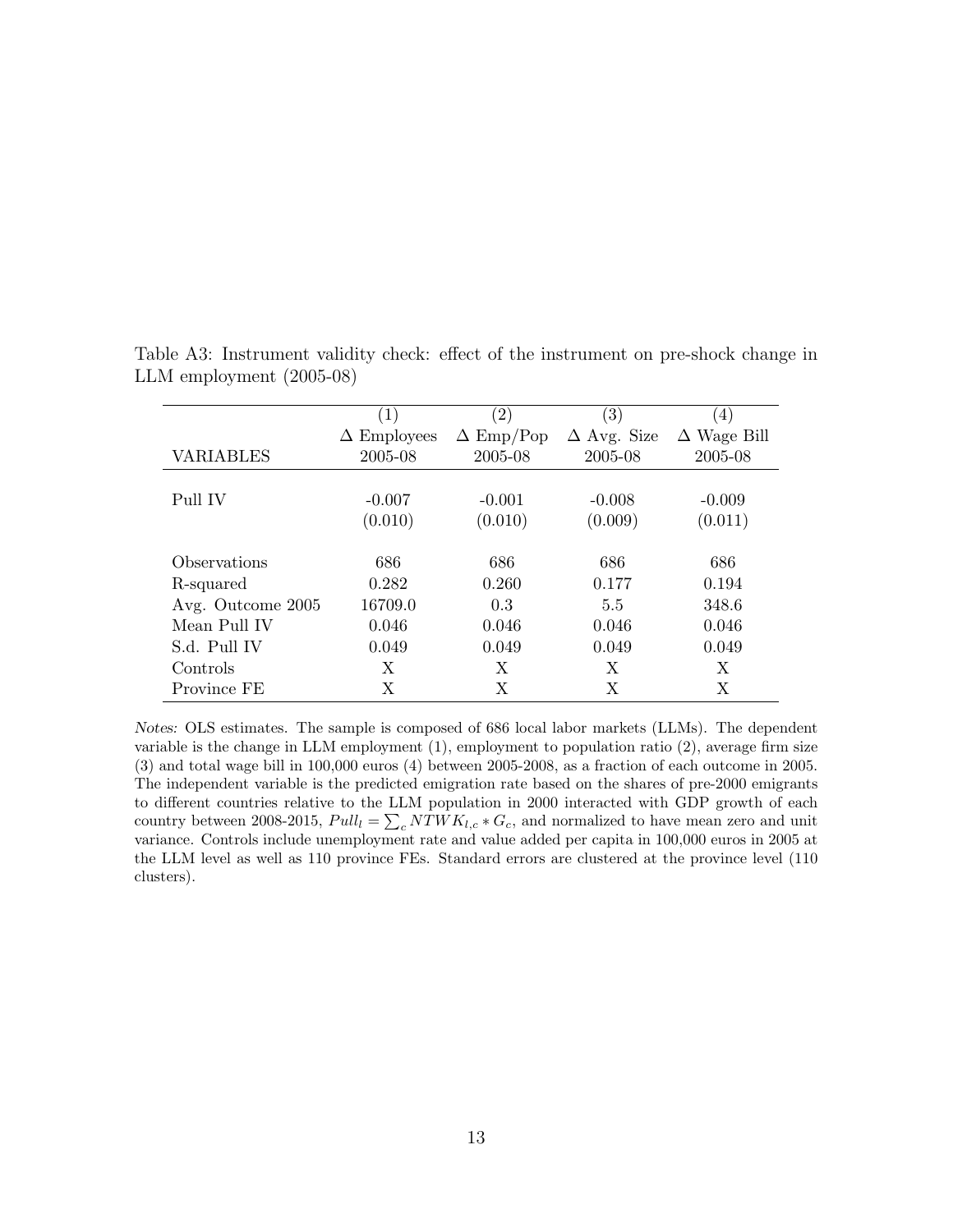|                   | $\left(1\right)$   | (2)                 | $\left(3\right)$  |
|-------------------|--------------------|---------------------|-------------------|
|                   | $\Delta$ Blue Coll | $\Delta$ White Coll | $\Delta$ Managers |
| <b>VARIABLES</b>  | 2005-08            | 2005-08             | 2005-08           |
|                   |                    |                     |                   |
| Pull IV           | 0.002              | $-0.011$            | 0.293             |
|                   | (0.011)            | (0.012)             | (0.286)           |
|                   |                    |                     |                   |
| Observations      | 686                | 686                 | 584               |
| R-squared         | 0.323              | 0.137               | 0.135             |
| Avg. Outcome 2005 | 8950.1             | 6737.4              | 191.7             |
| Mean Pull IV      | 0.046              | 0.046               | 0.039             |
| S.d. Pull IV      | 0.049              | 0.049               | 0.040             |
| Controls          | X                  | X                   | Χ                 |
| Province FE       | Х                  | Х                   | Χ                 |

Table A4: Instrument validity check: effect of the instrument on pre-shock change in LLM skills (2005-08)

Notes: OLS estimates. The sample is composed of 686 local labor markets (LLMs). The dependent variable is the change in LLM employment of blue collar workers (1), white collars (2) and managers (3) between 2005-2008, as a fraction of each outcome in 2005. The independent variable is the predicted emigration rate based on the shares of pre-2000 emigrants to different countries relative to the LLM population in 2000 interacted with GDP growth of each country between 2008-2015,  $Pull_l = \sum_c NTWK_{l,c} * G_c$ , and normalized to have mean zero and unit variance. Controls include unemployment rate and value added per capita in 100,000 euros in 2005 at the LLM level as well as 110 province FEs. Standard errors are clustered at the province level (110 clusters).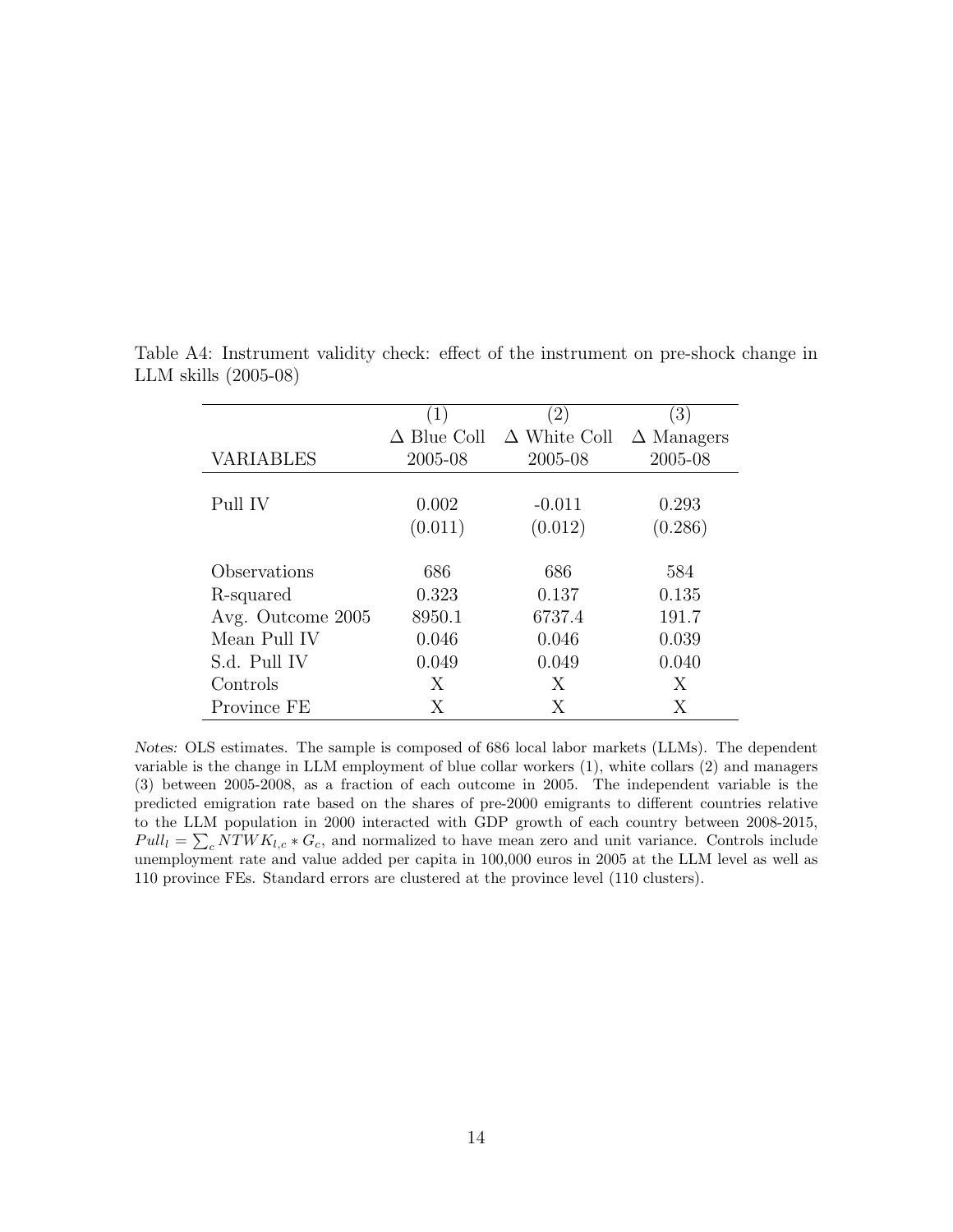#### A.IV IV diagnostics for the consulate-based IV

The following Tables, A5 and A6, replicate the main tests proposed by Goldsmith-Pinkham, Sorkin, and Swift (2020) for the IV based on destination regions (Italian consulates abroad) rather than on the countries. Similarly to what shown in Table 4, Table A5 shows that the cross-sectional components of the pull emigration instrumental variable is driven by networks of Italian emigrants towards German and Swiss regions. Interestingly, the estimated coefficients of Stuttgart/Friburg and Dortmund/Koln, that alone make up about 40 percent of the IV variation, are close to each other (-0.498 and 0.355) and close to the main estimate at the consulate (-0.432) and country level (-0.433). Table A6 shows the correlations between the share of emigrants towards the most relevant regions and the main labor market characteristics: we fail to find statistically significant correlations with observable LLM characteristics, similarly to what shown in the country level analysis in the main text.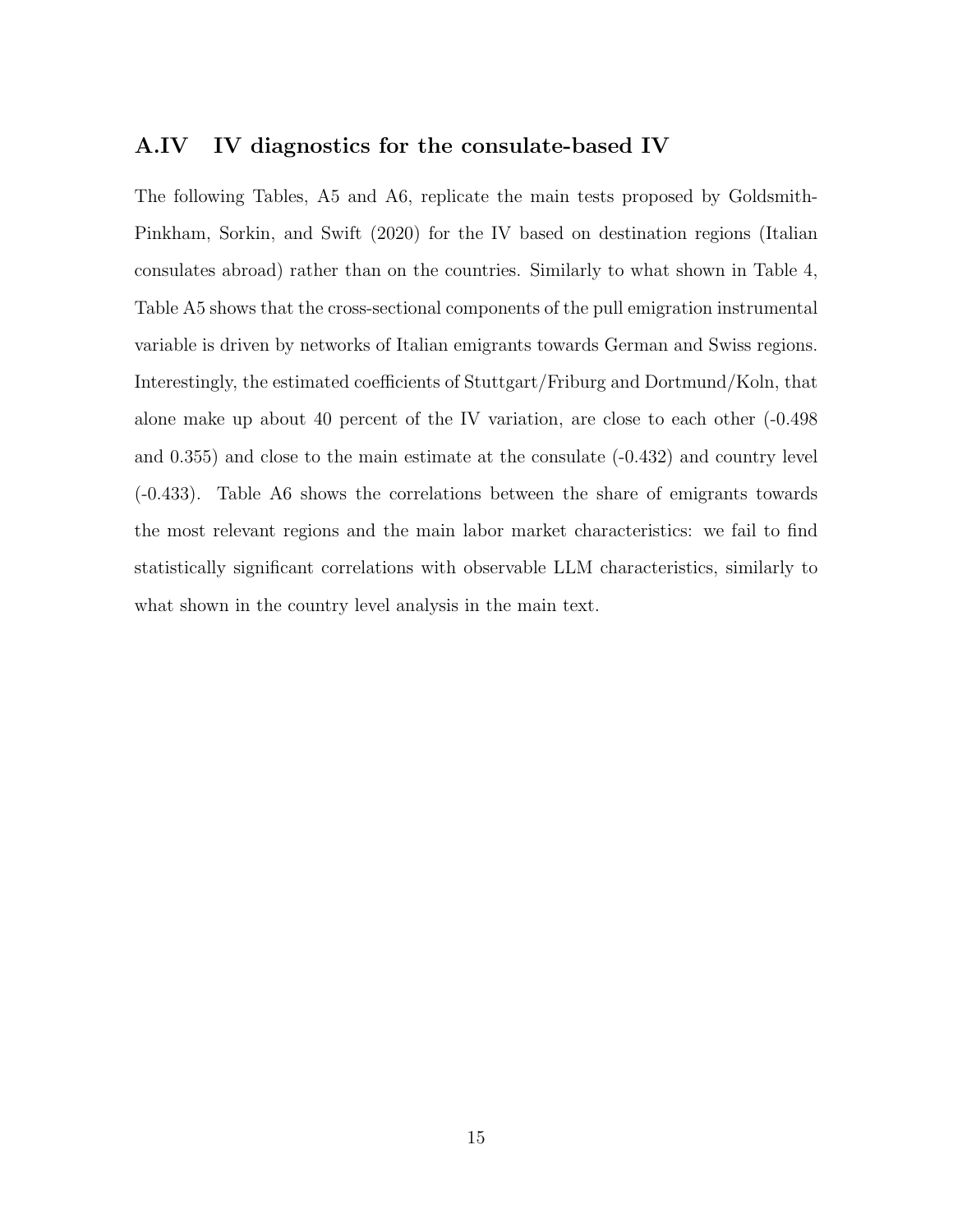Table A5: Pull IV diagnostics (destination regions IV)

|                         | Panel A: Negative and positive weights |                |       |
|-------------------------|----------------------------------------|----------------|-------|
|                         |                                        | Sum Mean Share |       |
| $\hat{\alpha}_c \leq 0$ | $-0.007$                               | $\bigcap$      | 0.007 |
| $\hat{\alpha}_c > 0$    | 1.007                                  | 0.008          | 0.993 |

#### Panel B: Correlations

|                                             | $\hat{\alpha}_c$ | $G_c$                               | $\beta_c$ | $F_c$ | $Var(NTWK_c)$ |
|---------------------------------------------|------------------|-------------------------------------|-----------|-------|---------------|
| $\hat{\alpha}_c$                            | 1.0000           |                                     |           |       |               |
|                                             | $-0.0735$ 1.0000 |                                     |           |       |               |
| $\overset{\rightharpoonup }{\beta _c }$     |                  | $0.0072$ $0.0694$ $1.0000$          |           |       |               |
| $\hat{F}_c$                                 |                  | $0.0150$ $0.0296$ $0.0050$ $1.0000$ |           |       |               |
| $Var(NTWK_c)$ 0.7561 -0.1236 0.0043 -0.0041 |                  |                                     |           |       | 1.0000        |

#### Panel C: Top 5 destination regions

|                   | $\alpha_c$ | $G_c$ |          | $F_c$ | 95\% C.I.          |
|-------------------|------------|-------|----------|-------|--------------------|
| Stuttgart/Friburg | 0.250      | 1.075 | $-0.491$ | 7.33  | $(-3.20, -0.10)$   |
| Zurich            | 0.105      | 1.01  | $-0.145$ | 12.63 | $(-0.30, 0.00)$    |
| Dortmund/Koln     | 0.090      | 1.075 | $-0.343$ | 2.64  | $(-\infty,\infty)$ |
| Lugano            | 0.076      | 1.010 | $-0.009$ | 6.45  | $(-0.40, 0.10)$    |
| France            | 0.075      | 1.007 | $-0.364$ | 3.56  | $(-\infty, 1.10)$  |

Notes: The table reports the Pull IV diagnostics as suggested by Goldsmith-Pinkham, Sorkin, and Swift (2020). Panel A reports the sum, the mean and the share of negative and positive Rotemberg weights  $\hat{\alpha}_c$ . Panel B reports correlations between the weights  $(\hat{\alpha}_c)$ , the 2008-2015 destination region/country GDP growth  $(G_c)$ , the just-identified coefficients  $(\hat{\beta}_c)$ , the first stage F-statistics for the just-identified instruments  $(\hat{F}_c)$  and the variance in the emigrant networks across destination region/country  $(Var(NTWK<sub>c</sub>))$ . Panel C reports the top five destination regions according to the Rotemberg weights. The 95% CI are the weak instrument robust confidence intervals obtained with the Chernozhukov and Hansen (2008) method with a range from -10 to 10 ( $(-\infty, \infty)$  indicates that the CI is undefined). The coefficients  $\hat{\beta}_c$  are based on the regression of Table 7, column (1), where the outcome is the change 2008-2015 in the stock of firms per capita, and control variables include LLM value added per capita and unemployment rate in 2005 as well as 110 province FEs. We computed the Rotemberg decomposition using Goldsmith-Pinkham, Sorkin, and Swift (2020)'s Stata package. Sources for the regional GDP and population data: Eurostat (2019) and BFS (2017).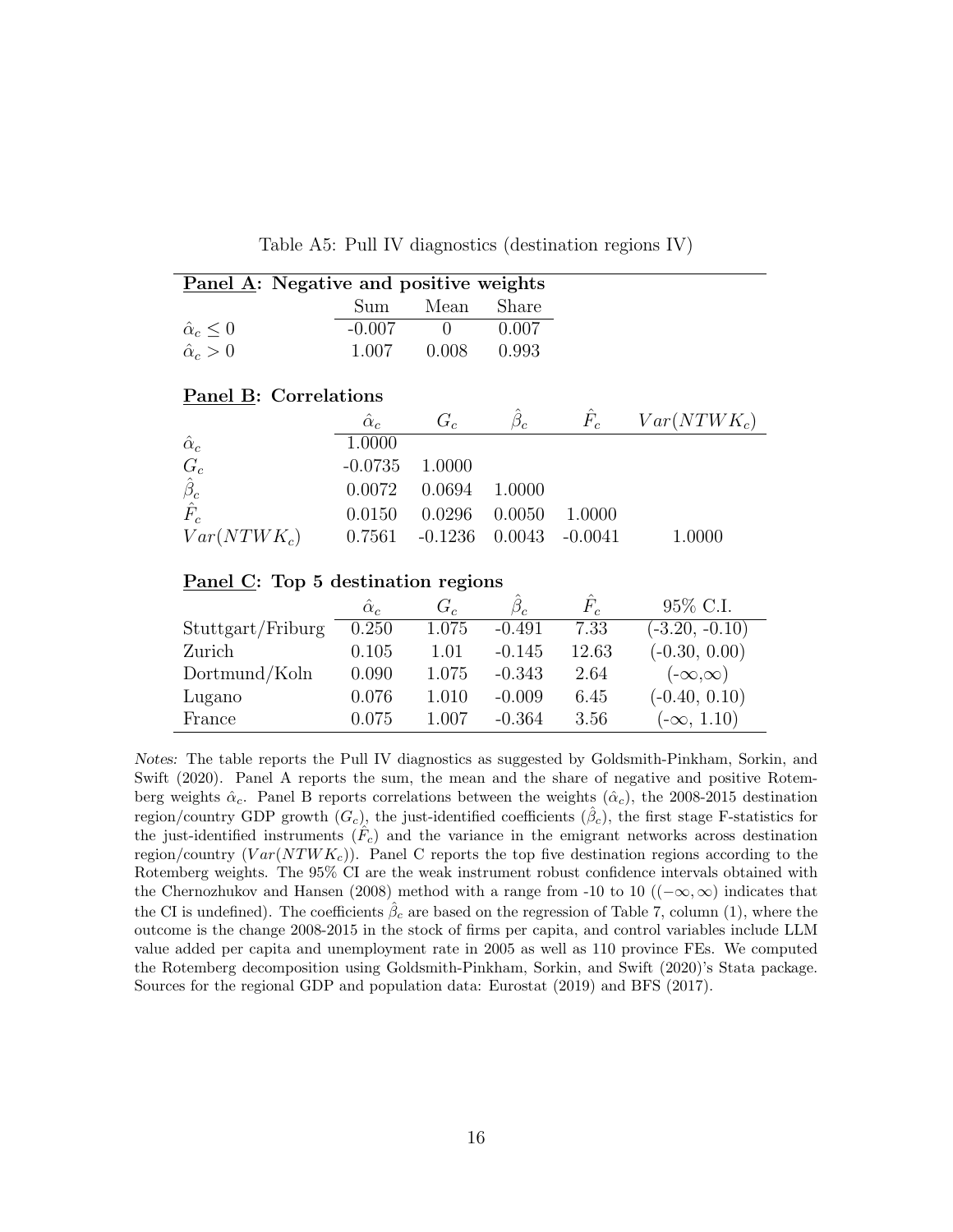|                    | $\left( 1\right)$ | $\left( 2\right)$ | (3)           | $\left(4\right)$ | (5)      |
|--------------------|-------------------|-------------------|---------------|------------------|----------|
|                    | Share to          | Share to          | Share to      | Share to         | Share to |
| VARIABLES          | Stuttgart/Friburg | Zurich            | Dortmund/Koln | Lugano           | France   |
|                    |                   |                   |               |                  |          |
| $\Delta$ Stock     | $-0.002$          | $-0.001$          | 0.001         | $-0.001$         | 0.002    |
|                    | (0.005)           | (0.002)           | (0.002)       | (0.002)          | (0.002)  |
| $\Sigma$ Births    | 0.139             | $-0.039$          | 0.043         | $-0.054$         | $-0.085$ |
|                    | (0.100)           | (0.031)           | (0.058)       | (0.022)          | (0.084)  |
| $\Sigma$ Deaths    | 0.006             | $-0.001$          | 0.000         | $-0.001$         | $-0.010$ |
|                    | (0.007)           | (0.002)           | (0.002)       | (0.002)          | (0.008)  |
| Unemp Rate 2005    | 0.018             | $-0.011$          | 0.035         | $-0.012$         | $-0.006$ |
|                    | (0.049)           | (0.020)           | (0.036)       | (0.009)          | (0.028)  |
| <b>GDP PC 2005</b> | $-0.006$          | $-0.005$          | $-0.004$      | $-0.005$         | $-0.012$ |
|                    | (0.004)           | (0.003)           | (0.003)       | (0.003)          | (0.009)  |
|                    |                   |                   |               |                  |          |
| Observations       | 653               | 666               | 651           | 645              | 683      |
| Avg. Outcome       | 0.004             | 0.003             | 0.003         | 0.002            | 0.006    |
| Controls           | X                 | X                 | X             | X                | X        |
| Province FE        | X                 | Х                 | Х             | Х                | X        |

Table A6: Relationship between destination regions' emigration networks and preperiod LLMs characteristics

Notes: OLS estimates, each coefficient is from a separate regression. The sample is composed of 686 local labor markets (LLMs). The dependent variable is the share of pre-2000 emigrants to each of the 5 top destination regions described in each column, relative to the LLM population in 2000. The independent variables are the main LLMs observable characteristics, namely the change in stock, cumulative entry and exit of firms between 2005-2008, unemployment rate and value added per capita in 100,000 euros in 2005. All regressions include 110 province FEs. Standard errors are clustered at the province level (110 clusters).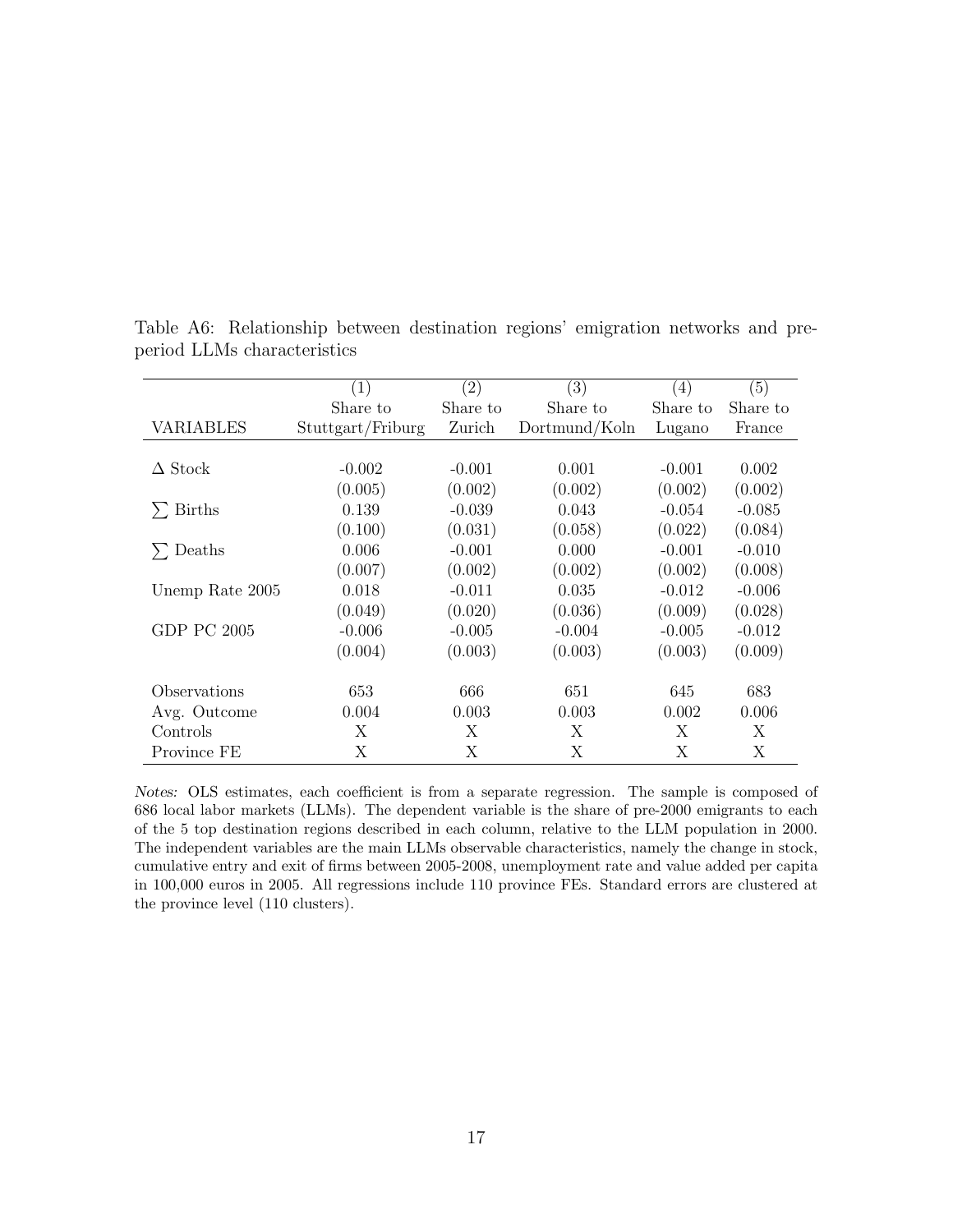#### A.V Additional robustness checks

One may be concerned that our instrument is correlated with internal migration flows. While these should not be correlated with pull factors from abroad, the network of emigrants may be correlated with the internal flows and with local push factors. For instance, LLMs with high emigration rates to foreign countries could also exhibit substantial emigration to other Italian LLMs, and the latter may reduce firm creation, violating the exclusion restriction. We thus test whether our estimates are robust to this potential threat. In Table A7, columns (1) and (2), we report the results of a placebo first stage regression where we regress internal migration outflows and inflows on our emigration Pull IV. The effects are not statistically significant, suggesting that the instrument does not predict internal emigration to or immigration from other LLMs in Italy. In column (3), we test whether there is a direct substitution effect by regressing foreign immigration inflows on the instrument. Reassuringly, the instrument does not have a statistically significant effect on foreign immigration flows. Furthermore, as shown in Table 11, our main estimates are robust to the inclusion of immigration as a control variable.

Another concern is that our estimates may be capturing the effect of trade linkages, which may be correlated to migration flows. For this reason, in Table A8 we report the results of our main regression on firm entry by firm creation between tradable and nontradable sectors. The largest impact of emigrants on firm creation is for non-tradable sector firms. This indicates that the emigration flows we are analyzing do not seem to be particularly linked to international trade activity.

In Tables A9 and A10, we estimate the first stage and the main specification using the 1992 (rather than 2000) emigration shares when constructing the IV. Results are very similar to those of Tables 6 and 7 albeit less precise, as mentioned in Section II.D. In Tables A11, A12, A13 and A14, we include the lag of the outcome variables among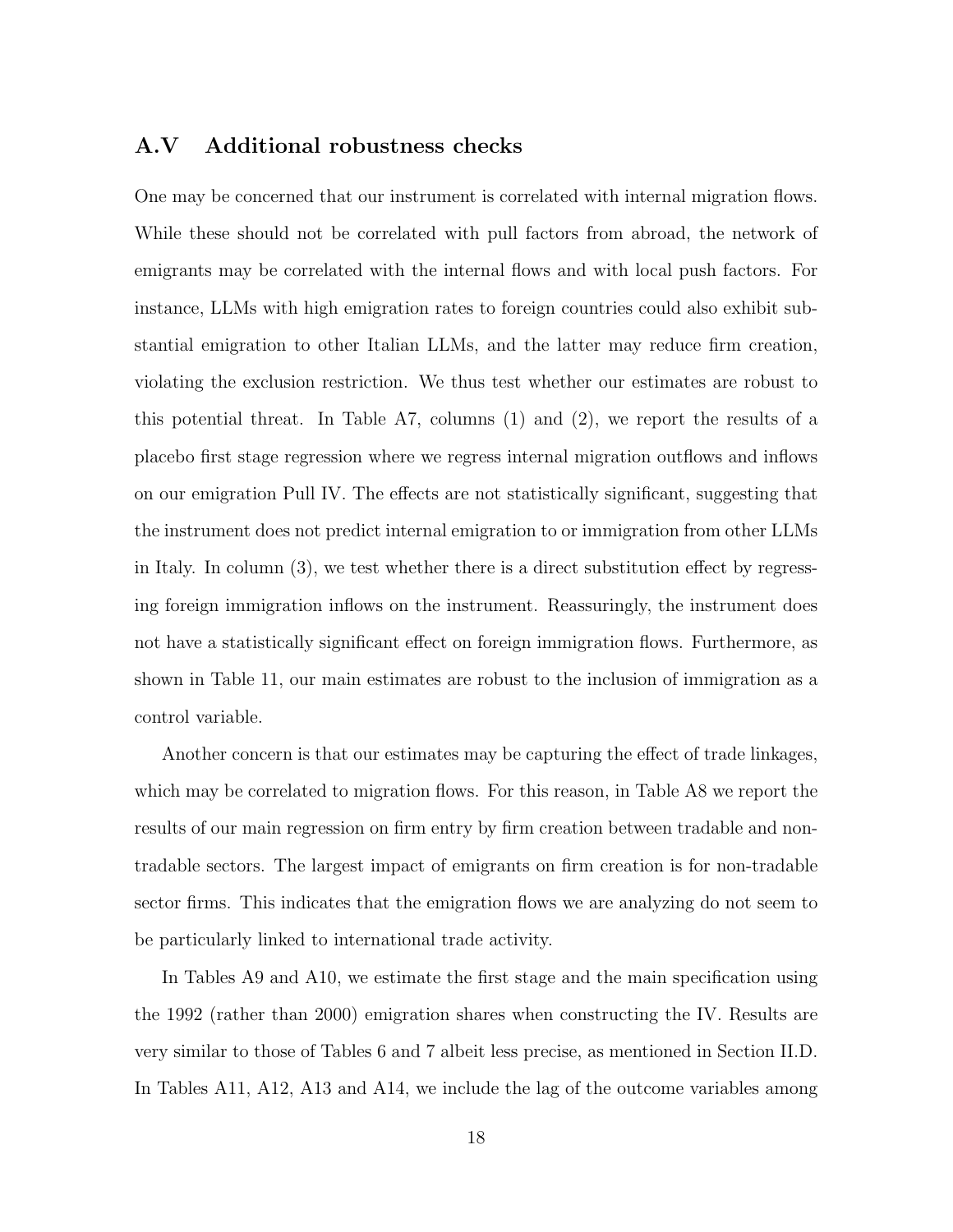the set of controls. In all cases the main results continue to hold. In Tables A15, A16 and A17, we show the results of regressing each outcome of Table 7 with different sets of controls and fixed effects: no controls in columns (1)-(3) and controlling for LLM unemployment rate and GDP per capita in 2005 in columns (4)-(6), and no fixed effects in columns (1) and (4), 20 regions fixed effects in columns (2) and (5) and 110 province fixed effects in columns (3) and (6). All results are qualitatively similar across the different specifications as long as we include at least some controls or fixed effects.

|                    | $\left( 1\right)$ | $\left(2\right)$ | $\left(3\right)$ |
|--------------------|-------------------|------------------|------------------|
| <b>VARIABLES</b>   | Internal Emig     | Internal Immig   | Immig Rate 05-08 |
|                    |                   |                  |                  |
| Pull IV            | 0.078             | $-0.087$         | $-0.022$         |
|                    | (0.069)           | (0.052)          | (0.040)          |
|                    |                   |                  |                  |
| Observations       | 686               | 686              | 686              |
| R-squared          | 0.405             | 0.451            | 0.710            |
| F-excl. instrument | 1.249             | 2.839            | 0.306            |
| Mean Outcome       | 10.084            | 9.166            | 2.222            |
| S.d. Outcome       | 2.377             | 3.233            | 1.255            |
| Mean Pull IV       | 0.046             | 0.046            | 0.046            |
| S.d. Pull IV       | 0.049             | 0.049            | 0.049            |
| Controls           | X                 | Х                | X                |
| FE                 | Province          | Province         | Province         |

Table A7: Placebo first stage regression on internal migration flows and immigration

Notes: OLS estimates. The sample is composed of 686 local labor markets (LLMs). In columns (1) and (2), the dependent variable is the cumulative emigration and immigration rate of Italian citizens 25-64 years old to and from different LLMs in Italy between 2008-2015 respectively, while in column 3 the dependent variable is the cumulative immigration rate of foreign citizens 25-64 years old from abroad between 2005-2008. All the outcomes are as a fraction of the LLM population 25-64 years old (average 2005-2008), and normalized to have mean zero and unit variance. The independent variable is the predicted emigration rate based on the shares of pre-2000 emigrants to different countries relative to the LLM population in 2000 interacted with GDP growth of each country between 2008-2015,  $Pull_l = \sum_c NTWK_{l,c} * G_c$ , and normalized to have mean zero and unit variance. Controls include unemployment rate and value added per capita in 100,000 euros in 2005 at the LLM level. Column (1) includes no fixed effects while columns (2) and (3) include region (20) and province (110) FEs respectively. Standard errors are clustered at the province level (110 clusters).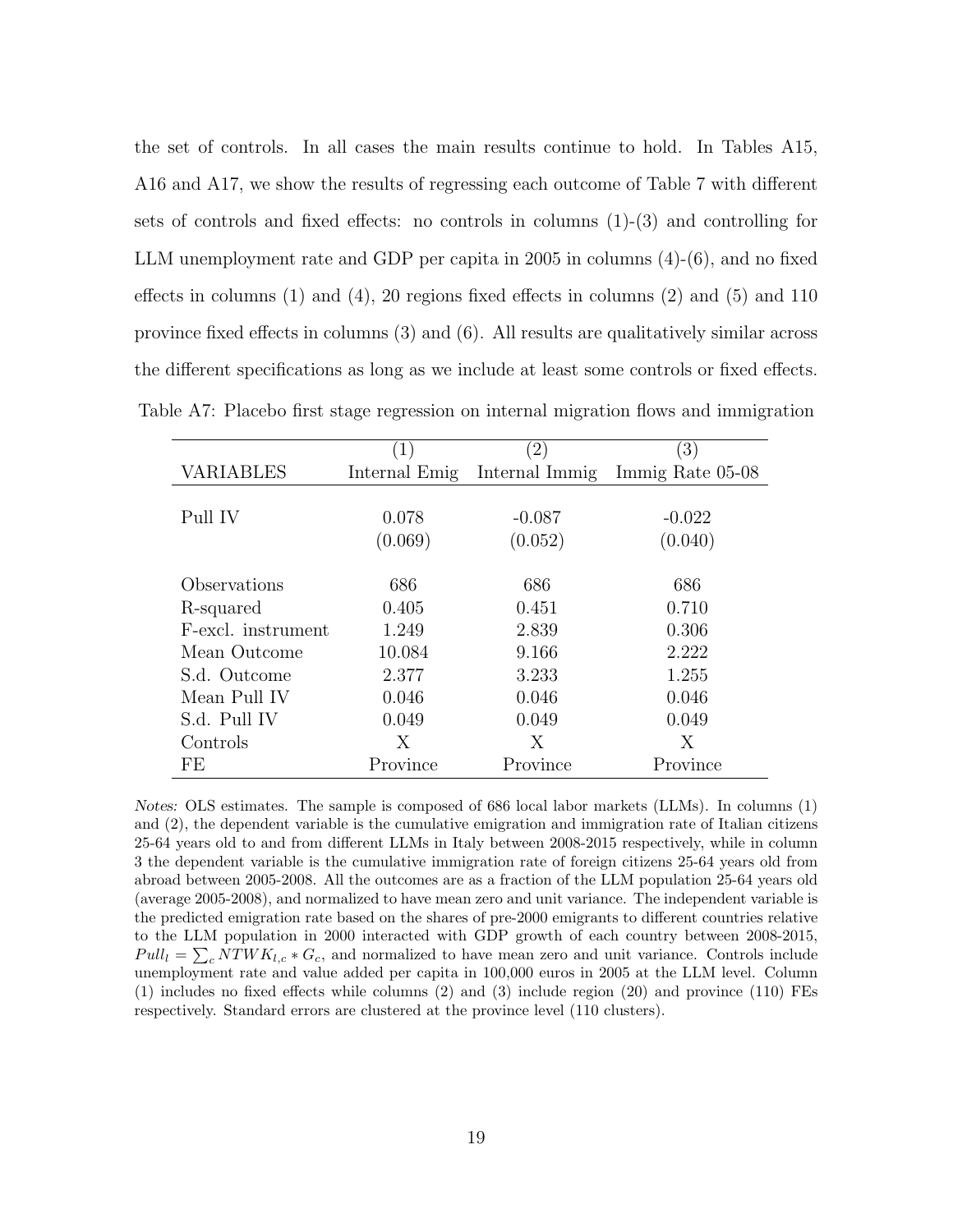|                       | (1)             | (2)             |
|-----------------------|-----------------|-----------------|
|                       | Tradable        | Non Tradable    |
|                       | $\Sigma$ Births | $\Sigma$ Births |
| <b>VARIABLES</b>      | 2008-15         | 2008-15         |
|                       |                 |                 |
| Emig Rate             | $-0.069$        | $-0.363$        |
|                       | (0.028)         | (0.178)         |
|                       |                 |                 |
| Observations          | 686             | 686             |
| R-squared             | 0.547           | 0.513           |
| F-excl. instr.        | 14.851          | 14.851          |
| Avg. Baseline Outcome | 0.664           | 8.414           |
| Mean Emig Rate        | 2.648           | 2.648           |
| S.d. Emig Rate        | 1.696           | 1.696           |
| Controls              | X               | X               |
| Province FE           | Χ               | X               |

Table A8: Effect of emigration rates on cumulative firm entry, in tradable and non tradable sectors

Notes: 2SLS estimates. The sample is composed of 686 local labor markets (LLMs). The dependent variable is the cumulative firm entry in tradable (1) and nontradable (2) sectors between 2008-2015 as a fraction of LLM population 25-64 years old (average 2005-2008) times 100. The independent variable is the cumulative emigration rate between 2008-2015, i.e. the number of Italian citizens aged 25-64 migrating abroad between 2008-2015 as a fraction of the 25-64 years old population in the origin LLM (average 2005-2008), and normalized to have mean zero and unit variance. The instrument is the predicted emigration rate based on the shares of pre-2000 emigrants to different countries relative to the LLM population in 2000 interacted with GDP growth of each country between 2008-2015,  $Pull_l = \sum_c N T W K_{l,c} * G_c$ . Controls include unemployment rate and value added per capita in 100,000 euros in 2005 at the LLM level as well as 110 province FEs. The average baseline outcomes are the change in firm stock, cumulative firm entry and exit in the pre-period (2005-2008) as a fraction of population 25-64 years old in the LLM (average 2005-2008) times 100, annualized (i.e., divided by 3 years) and multiplied by 7 years. Standard errors are clustered at the province level (110 clusters).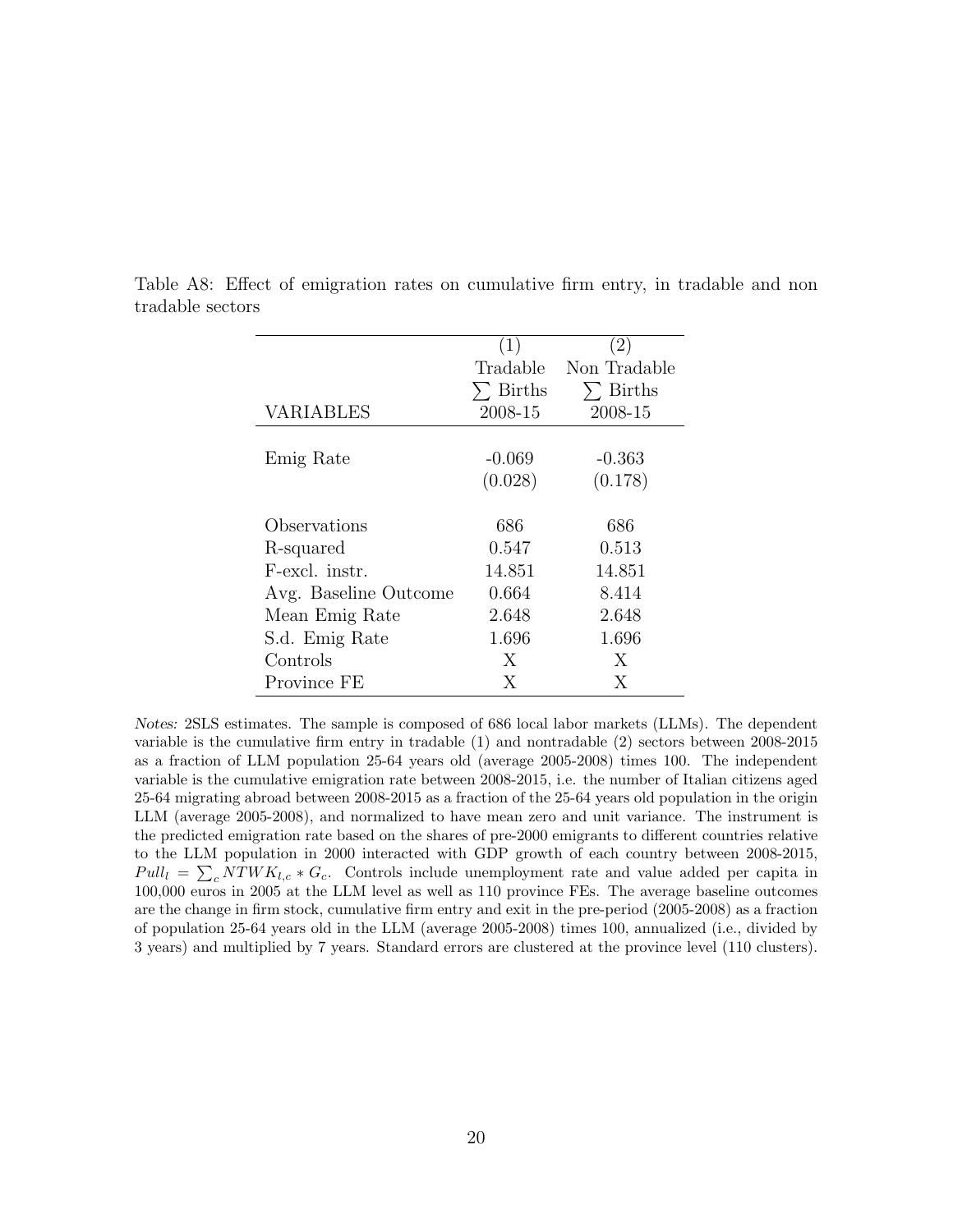|                       | (1)       | (2)       | (3)       |
|-----------------------|-----------|-----------|-----------|
| VARIABLES             | Emig Rate | Emig Rate | Emig Rate |
|                       |           |           |           |
| Pull IV (1992 shares) | 0.311     | 0.323     | 0.305     |
|                       | (0.069)   | (0.073)   | (0.091)   |
| Unemp Rate 2005       | $-2.210$  | 1.996     | 3.926     |
|                       | (1.710)   | (2.420)   | (3.449)   |
| GDP PC 2005           | 0.863     | 1.040     | 1.201     |
|                       | (0.255)   | (0.176)   | (0.310)   |
| Observations          | 686       | 686       | 686       |
| R-squared             | 0.079     | 0.194     | 0.362     |
| F-excl. instrument    | 20.460    | 19.444    | 11.248    |
| Mean Emig Rate        | 2.648     | 2.648     | 2.648     |
| S.d. Emig Rate        | 1.696     | 1.696     | 1.696     |
| Mean Pull IV          | 0.028     | 0.028     | 0.028     |
| S.d. Pull IV          | 0.031     | 0.031     | 0.031     |
| FE                    |           | Region    | Province  |

Table A9: Robustness check: first stage regressions, IV based on 1992 shares

Notes: OLS estimates. The sample is composed of 686 local labor markets (LLMs). The dependent variable is the cumulative emigration rate between 2008 and 2015, i.e. the number of Italian citizens aged 25-64 migrating abroad between 2008-2015 as a fraction of the 25-64 years old population in the origin LLM (average 2005-2008), and normalized to have mean zero and unit variance. The independent variable is the predicted emigration rate based on the shares of pre-1992 emigrants to different countries relative to the LLM population in 1992 (source: Istat 2003) interacted with GDP growth of each country between 2008-2015,  $Pull_l = \sum_c N T W K_{l,c} * G_c$ , and normalized to have mean zero and unit variance. Controls include unemployment rate and value added per capita in 100,000 euros in 2005 at the LLM level. Column (1) includes no fixed effects while columns (2) and (3) include region (20) and province (110) FEs respectively. Standard errors are clustered at the province level (110 clusters).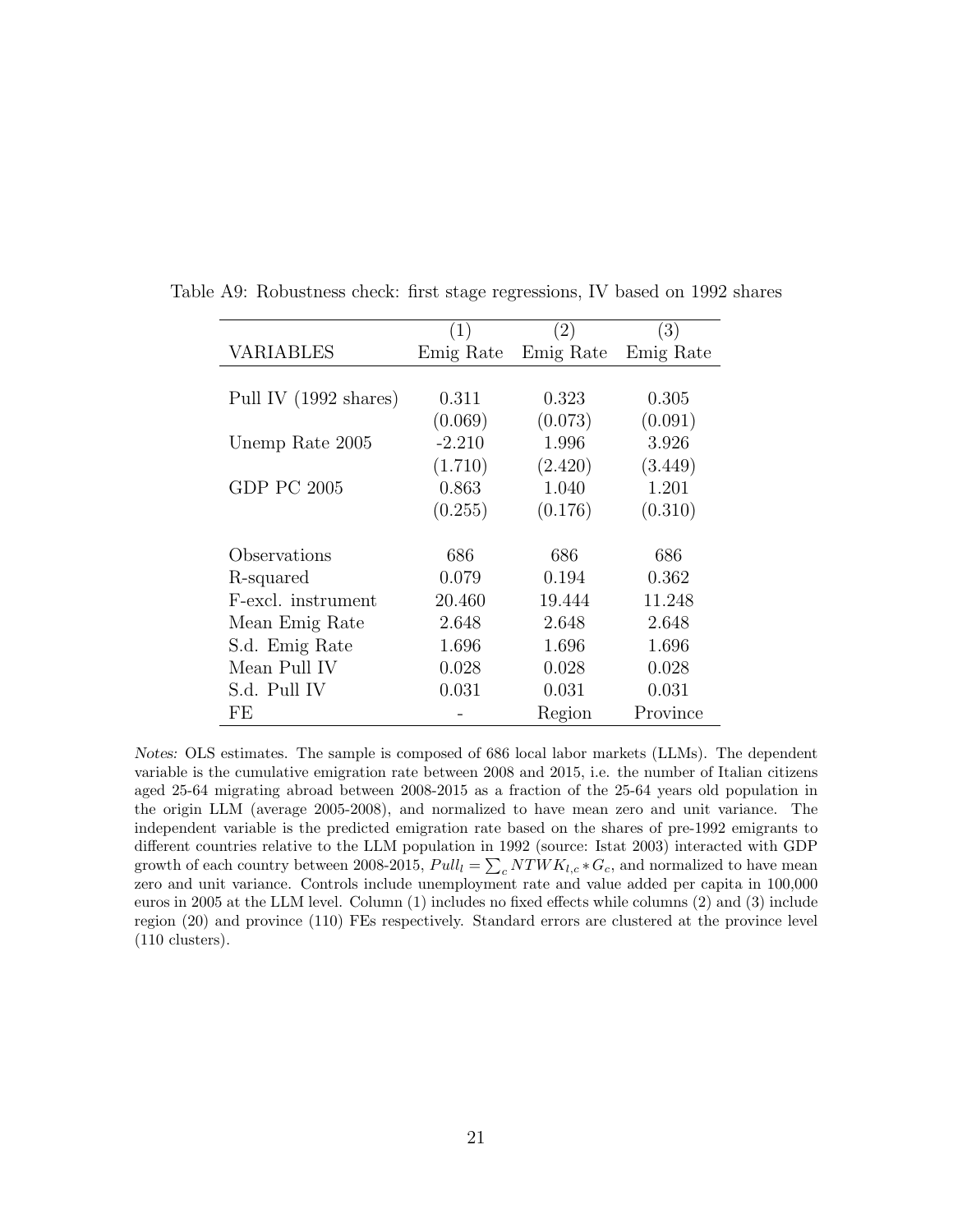|                       | (1)            | $\left( 2\right)$ | $\left( 3\right)$ |
|-----------------------|----------------|-------------------|-------------------|
|                       | All Firms      | All Firms         | All Firms         |
|                       | $\Delta$ Stock | $\Sigma$ Births   | $\Sigma$ Deaths   |
| <b>VARIABLES</b>      | 2008-15        | 2008-15           | 2008-15           |
|                       |                |                   |                   |
| Emig Rate             | $-0.507$       | $-0.631$          | $-0.124$          |
|                       | (0.208)        | (0.302)           | (0.258)           |
|                       |                |                   |                   |
| Observations          | 686            | 686               | 686               |
| R-squared             | 0.170          | 0.478             | 0.241             |
| F-excl. instr.        | 11.248         | 11.248            | 11.248            |
| Avg. Baseline Outcome | 0.790          | 9.078             | 8.288             |
| Mean Emig Rate        | 2.648          | 2.648             | 2.648             |
| S.d. Emig Rate        | 1.696          | 1.696             | 1.696             |
| Controls              | X              | X                 | X                 |
| Province FE           | Х              | X                 | X                 |

Table A10: Robustness check: effect of emigration rates on change in stock and flows of firms, IV based on 1992 shares

Notes: 2SLS estimates. The sample is composed of 686 local labor markets (LLMs). The dependent variable is the change in firm stock (1), cumulative firm entry (2) and exit (3) between 2008-2015 as a fraction of LLM population 25-64 years old (average 2005-2008) times 100. The independent variable is the cumulative emigration rate between 2008-2015, i.e. the number of Italian citizens aged 25-64 migrating abroad between 2008-2015 as a fraction of the 25-64 years old population in the origin LLM (average 2005-2008), and normalized to have mean zero and unit variance. The instrument is the predicted emigration rate based on the shares of pre-1992 emigrants to different countries relative to the LLM population in 1992 interacted with GDP growth of each country between 2008-2015,  $Pull_l = \sum_c N T W K_{l,c} * G_c$ . Controls include unemployment rate and value added per capita in 100,000 euros in 2005 at the LLM level as well as 110 province FEs. The average baseline outcomes are the change in firm stock, cumulative firm entry and exit in the pre-period (2005-2008) as a fraction of population 25-64 years old in the LLM (average 2005-2008) times 100, annualized (i.e., divided by 3 years) and multiplied by 7 years. Standard errors are clustered at the province level (110 clusters).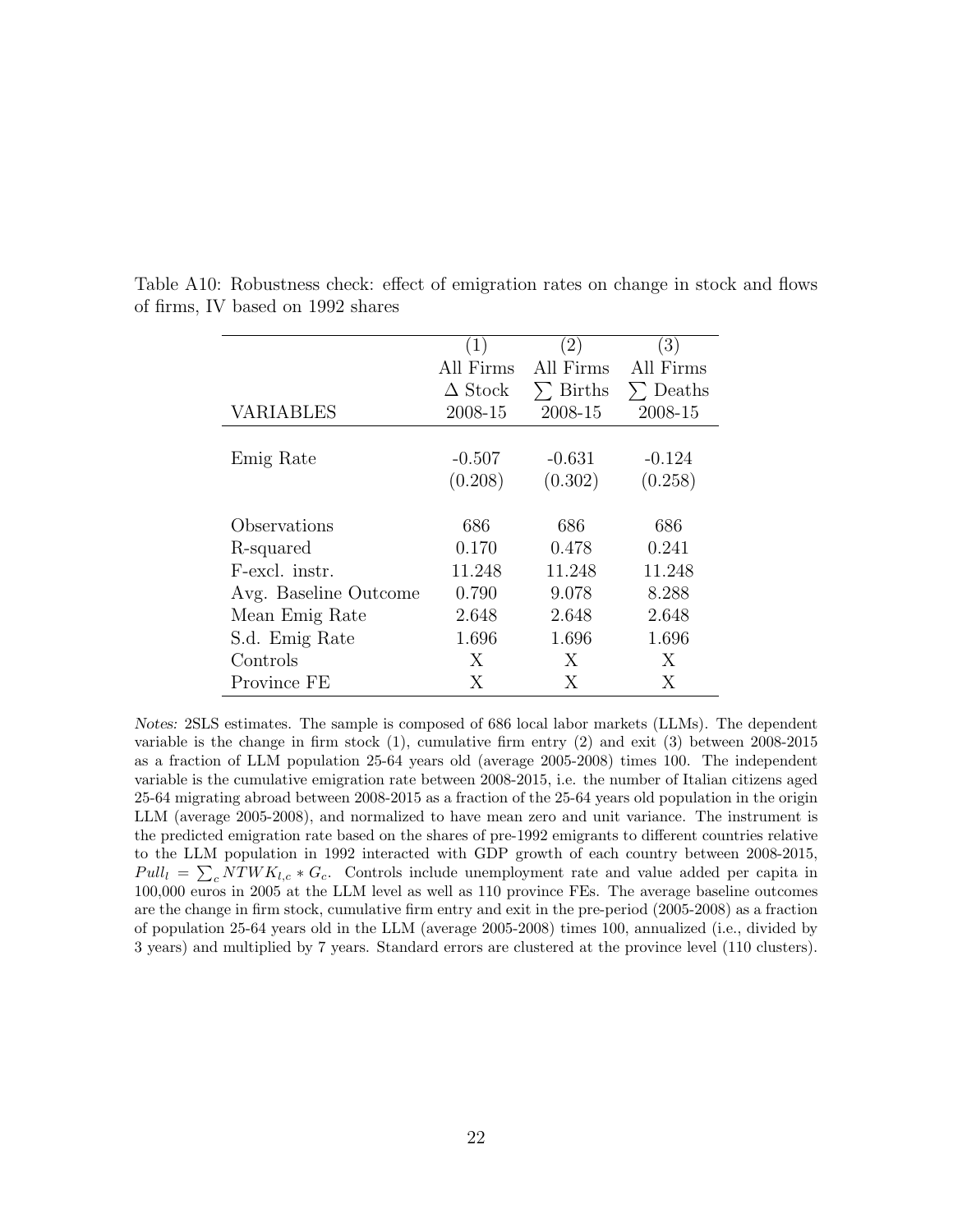|                       | (1)            | (2)             | (3)             |
|-----------------------|----------------|-----------------|-----------------|
|                       | All Firms      | All Firms       | All Firms       |
|                       | $\Delta$ Stock | $\Sigma$ Births | $\Sigma$ Deaths |
| VARIABLES             | 2008-15        | 2008-15         | 2008-15         |
|                       |                |                 |                 |
| Emig Rate             | $-0.294$       | $-0.403$        | $-0.121$        |
|                       | (0.181)        | (0.152)         | (0.135)         |
| $\Delta$ Stock        | 1.129          |                 |                 |
|                       | (0.007)        |                 |                 |
| $\Sigma$ Births       |                | 1.659           |                 |
|                       |                | (0.078)         |                 |
| $\sum$ Deaths         |                |                 | 1.157           |
|                       |                |                 | (0.018)         |
|                       |                |                 |                 |
| Observations          | 686            | 686             | 686             |
| R-squared             | 0.963          | 0.839           | 0.965           |
| F-excl. instr.        | 14.853         | 14.865          | 14.843          |
| Avg. Baseline Outcome | 0.790          | 9.078           | 8.288           |
| Mean Emig Rate        | 2.648          | 2.648           | 2.648           |
| S.d. Emig Rate        | 1.696          | 1.696           | 1.696           |
| Controls              | X              | X               | X               |
| Province FE           | X              | Χ               | X               |

Table A11: Robustness check: effect of emigration rates on change in stock and flows of firms (2008-2015) controlling for lagged outcomes (2005-08)

Notes: 2SLS estimates. The sample is composed of 686 local labor markets (LLMs). The dependent variable is the change in firm stock (1), cumulative firm entry (2) and exit (3) between 2008-2015 as a fraction of LLM population 25-64 years old (average 2005-2008) times 100. The independent variable is the cumulative emigration rate between 2008-2015, i.e. the number of Italian citizens aged 25-64 migrating abroad between 2008-2015 as a fraction of the 25-64 years old population in the origin LLM (average 2005-2008), and normalized to have mean zero and unit variance. The instrument is the predicted emigration rate based on the shares of pre-2000 emigrants to different countries relative to the LLM population in 2000 interacted with GDP growth of each country between 2008-2015,  $Pull_l = \sum_c N T W K_{l,c} * G_c$ . Controls include unemployment rate and value added per capita in 100,000 euros in 2005 at the LLM level as well as 110 province FEs. Additionally, we control for the change in stock, cumulative entry and exit of firms between 2005-2008 as a fraction of LLM population 25-64 years old (average 2005-2008). The average baseline outcomes are the change in firm stock, cumulative firm entry and exit in the pre-period (2005-2008) as a fraction of population 25-64 years old in the LLM (average 2005-2008) times 100, annualized (i.e., divided by 3 years) and multiplied by 7 years. Standard errors are clustered at the province level (110 clusters).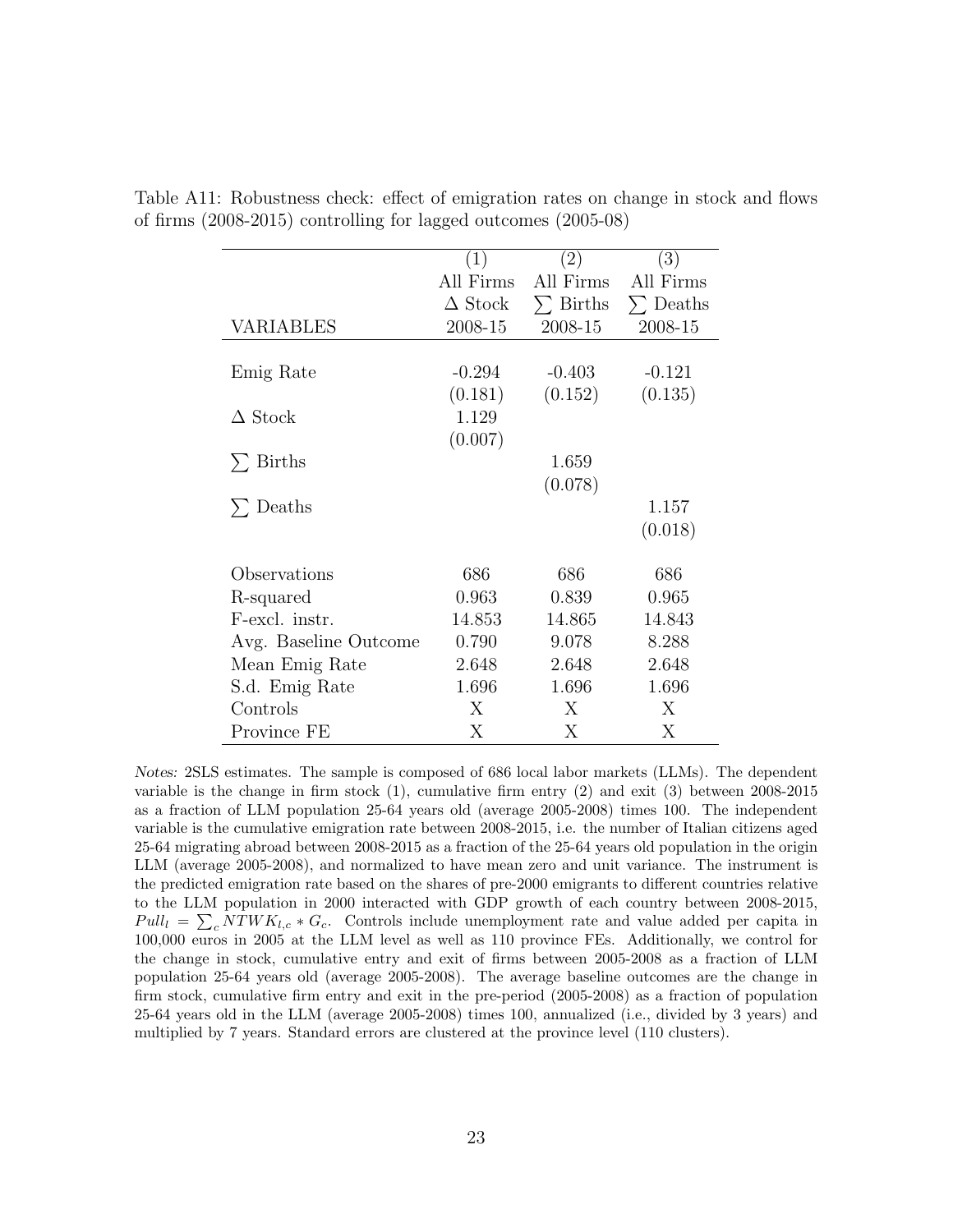|                       | (1)            | (2)             | (3)           |
|-----------------------|----------------|-----------------|---------------|
|                       | Young Firms    | Young Firms     | Young Firms   |
|                       | $\Delta$ Stock | $\Sigma$ Births | $\sum$ Deaths |
| VARIABLES             | 2008-15        | 2008-15         | 2008-15       |
|                       |                |                 |               |
| Emig Rate             | $-0.267$       | $-0.226$        | 0.050         |
|                       | (0.147)        | (0.120)         | (0.132)       |
| $\Delta$ Stock        | 0.736          |                 |               |
|                       | (0.065)        |                 |               |
| $\Sigma$ Births       |                | 1.496           |               |
|                       |                | (0.083)         |               |
| $\sum$ Deaths         |                |                 | 1.068         |
|                       |                |                 | (0.194)       |
|                       |                |                 |               |
| Observations          | 686            | 686             | 686           |
| R-squared             | 0.658          | 0.810           | 0.792         |
| F-excl. instr.        | 15.018         | 14.928          | 14.856        |
| Avg. Baseline Outcome | $-0.316$       | 6.493           | 6.809         |
| Mean Emig Rate        | 2.648          | 2.648           | 2.648         |
| S.d. Emig Rate        | 1.696          | 1.696           | 1.696         |
| Controls              | X              | X               | X             |
| Province FE           | Χ              | Χ               | Χ             |

Table A12: Robustness check: effect of emigration rates on change in stock and flows of Young-owned firms (2008-15) controlling for lagged outcomes (2005-08)

Notes: 2SLS estimates. The sample is composed of 686 local labor markets (LLMs). The dependent variable is the change in stock (1), cumulative entry (2) and exit (3) of firms owned and managed by under 45 ("Young firms") between 2008-2015 as a fraction of LLM population 25-64 years old (average 2005-2008) times 100. The independent variable is the cumulative emigration rate between 2008-2015, i.e. the number of Italian citizens aged 25-64 migrating abroad between 2008-2015 as a fraction of the 25-64 years old population in the origin LLM (average 2005-2008), and normalized to have mean zero and unit variance. The instrument is the predicted emigration rate based on the shares of pre-2000 emigrants to different countries relative to the LLM population in 2000 interacted with GDP growth of each country between 2008-2015,  $Pull_l = \sum_c N T W K_{l,c} * G_c$ . Controls include unemployment rate and value added per capita in 100,000 euros in 2005 at the LLM level as well as 110 province FEs. Additionally, we control for the change in stock, cumulative entry and exit of firms owned and managed by under 45 between 2005-2008 as a fraction of LLM population 25-64 years old (average 2005-2008). The average baseline outcomes are the change in firm stock, cumulative firm entry and exit in the pre-period (2005-2008) as a fraction of population 25-64 years old in the LLM (average 2005-2008) times 100, annualized (i.e., divided by 3 years) and multiplied by 7 years. Standard errors are clustered at the province level (110 clusters).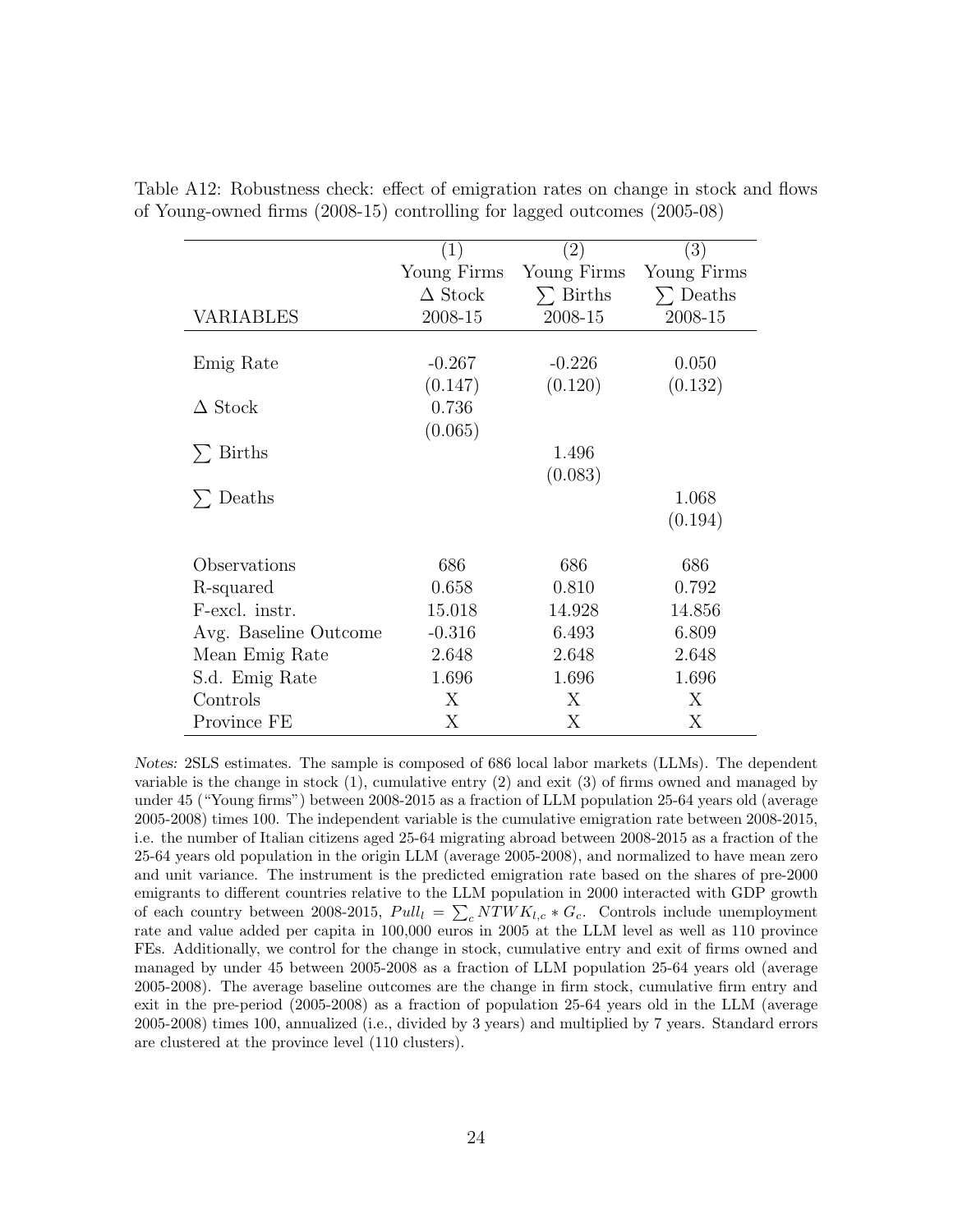|                    | (1)                | (2)              | (3)                | (4)                |
|--------------------|--------------------|------------------|--------------------|--------------------|
|                    | $\Delta$ Employees | $\Delta$ Emp/Pop | $\Delta$ Avg. Size | $\Delta$ Wage Bill |
| <b>VARIABLES</b>   | 2008-15            | 2008-15          | 2008-15            | 2008-15            |
|                    |                    |                  |                    |                    |
| Emig Rate          | $-0.045$           | $-0.024$         | $-0.014$           | $-0.018$           |
|                    | (0.020)            | (0.021)          | (0.025)            | (0.022)            |
| $\Delta$ Employees | 0.061              |                  |                    |                    |
|                    |                    |                  |                    |                    |
|                    | (0.087)            |                  |                    |                    |
| $\Delta$ Emp/Pop   |                    | 0.120            |                    |                    |
|                    |                    | (0.095)          |                    |                    |
| $\Delta$ Avg. Size |                    |                  | 0.048              |                    |
|                    |                    |                  | (0.115)            |                    |
| $\Delta$ Wage Bill |                    |                  |                    | 0.018              |
|                    |                    |                  |                    | (0.063)            |
|                    |                    |                  |                    |                    |
| Observations       | 686                | 686              | 686                | 686                |
| R-squared          | 0.197              | 0.216            | 0.242              | 0.264              |
| F-excl. instr.     | 15.013             | 15.251           | 13.962             | 14.583             |
| Avg. Outcome 2005  | 16709.0            | 0.3              | 5.5                | 348.6              |
| Mean Emig Rate     | 2.648              | 2.648            | 2.648              | 2.648              |
| S.d. Emig Rate     | 1.696              | 1.696            | 1.696              | 1.696              |
| Controls           | X                  | X                | X                  | X                  |
| Province FE        | X                  | Χ                | X                  | X                  |

Table A13: Robustness check: effect of emigration rates on LLM employment (2008- 15) controlling for lagged outcome (2005-08)

Notes: 2SLS estimates. The sample is composed of 686 local labor markets (LLMs). The dependent variable is the change in LLM employment (1), employment to population ratio (2), average firm size (3) and total wage bill in 100,000 euros (4) between 2008-2015, as a fraction of each outcome in 2005. The independent variable is the cumulative emigration rate between 2008-2015, i.e. the number of Italian citizens aged 25-64 migrating abroad between 2008-2015 as a fraction of the 25- 64 years old population in the origin LLM (average 2005-2008), and normalized to have mean zero and unit variance. The instrument is the predicted emigration rate based on the shares of pre-2000 emigrants to different countries relative to the LLM population in 2000 interacted with GDP growth of each country between 2008-2015,  $Pull_l = \sum_c N T W K_{l,c} * G_c$ . Controls include unemployment rate and value added per capita in 100,000 euros in 2005 at the LLM level as well as 110 province FEs. Additionally, we control for the percentage change in each outcome between 2005-2008. Standard errors are clustered at the province level (110 clusters).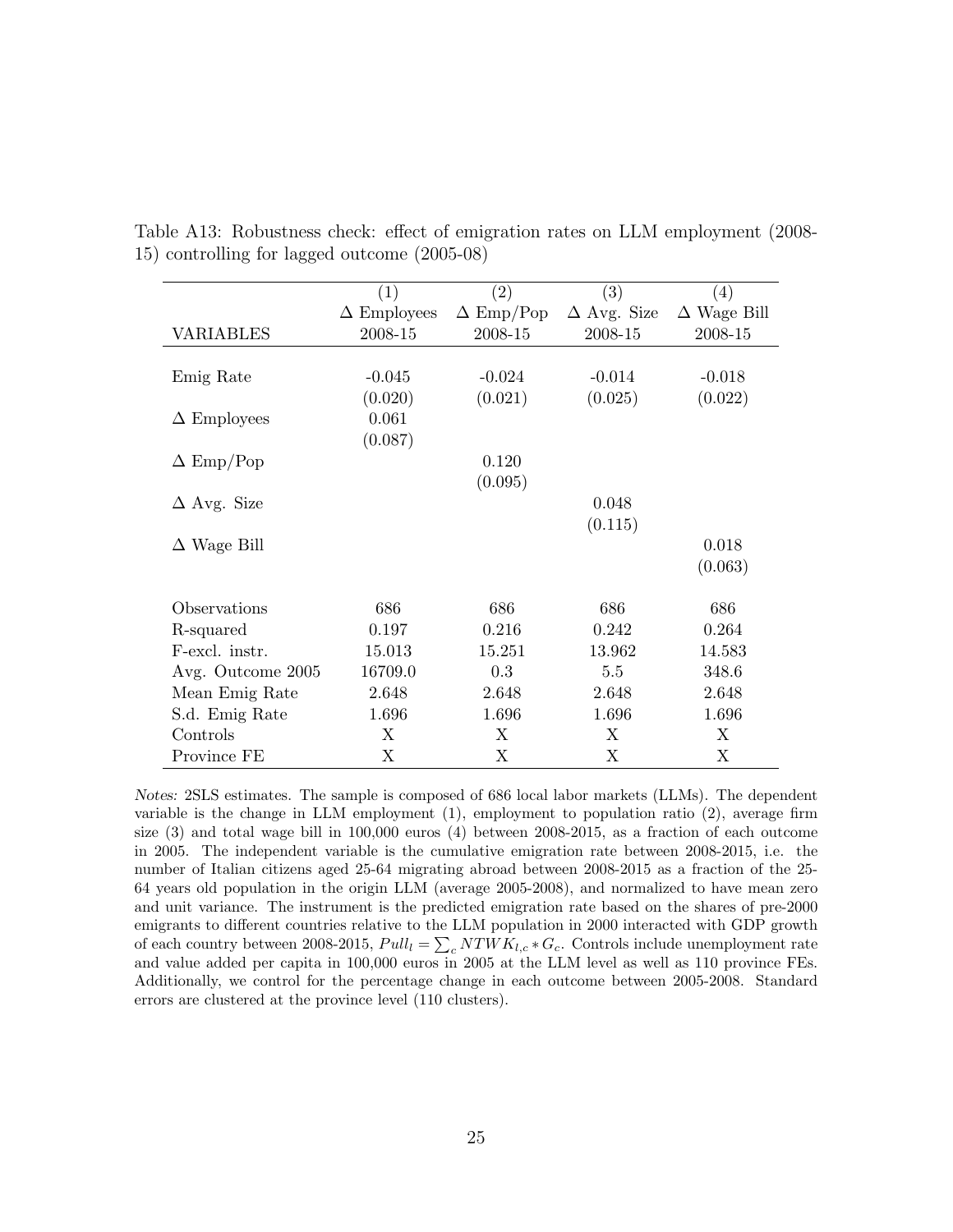|                     | (1)                | (2)                 | $\left( 3\right)$ |
|---------------------|--------------------|---------------------|-------------------|
|                     | $\Delta$ Blue Coll | $\Delta$ White Coll | $\Delta$ Managers |
| VARIABLES           | 2008-15            | 2008-15             | 2008-15           |
|                     |                    |                     |                   |
| Emig Rate           | $-0.018$           | $-0.055$            | $-1.168$          |
|                     | (0.027)            | (0.028)             | (1.074)           |
| $\Delta$ Blue Coll  | 0.002              |                     |                   |
|                     | (0.079)            |                     |                   |
| $\Delta$ White Coll |                    | 0.155               |                   |
|                     |                    | (0.103)             |                   |
| $\Delta$ Managers   |                    |                     | 0.050             |
|                     |                    |                     | (0.250)           |
|                     |                    |                     |                   |
| Observations        | 686                | 686                 | 584               |
| R-squared           | 0.199              | 0.240               | 0.184             |
| F-excl. instr.      | 15.293             | 14.746              | 6.361             |
| Avg. Outcome 2005   | 8950.1             | 6737.4              | 191.7             |
| Mean Emig Rate      | 2.648              | 2.648               | 2.544             |
| S.d. Emig Rate      | 1.696              | 1.696               | 1.369             |
| Controls            | X                  | X                   | X                 |
| Province FE         | X                  | Χ                   | X                 |

Table A14: Robustness check: effect of emigration rates on LLM skills (2008-15) controlling for lagged outcome (2005-08)

Notes: 2SLS estimates. The sample is composed of 686 local labor markets (LLMs). The dependent variable is the change in LLM employment of blue collar workers (1), white collars (2) and managers (3) between 2008-2015, as a fraction of each outcome in 2005. The independent variable is the cumulative emigration rate between 2008-2015, i.e. the number of Italian citizens aged 25-64 migrating abroad between 2008-2015 as a fraction of the 25-64 years old population in the origin LLM (average 2005-2008), and normalized to have mean zero and unit variance. The instrument is the predicted emigration rate based on the shares of pre-2000 emigrants to different countries relative to the LLM population in 2000 interacted with GDP growth of each country between 2008-2015,  $Pull_l = \sum_c N T W K_{l,c} * G_c$ . Controls include unemployment rate and value added per capita in 100,000 euros in 2005 at the LLM level as well as 110 province FEs. Additionally, we control for the percentage change in each outcome between 2005-2008. Standard errors are clustered at the province level (110 clusters).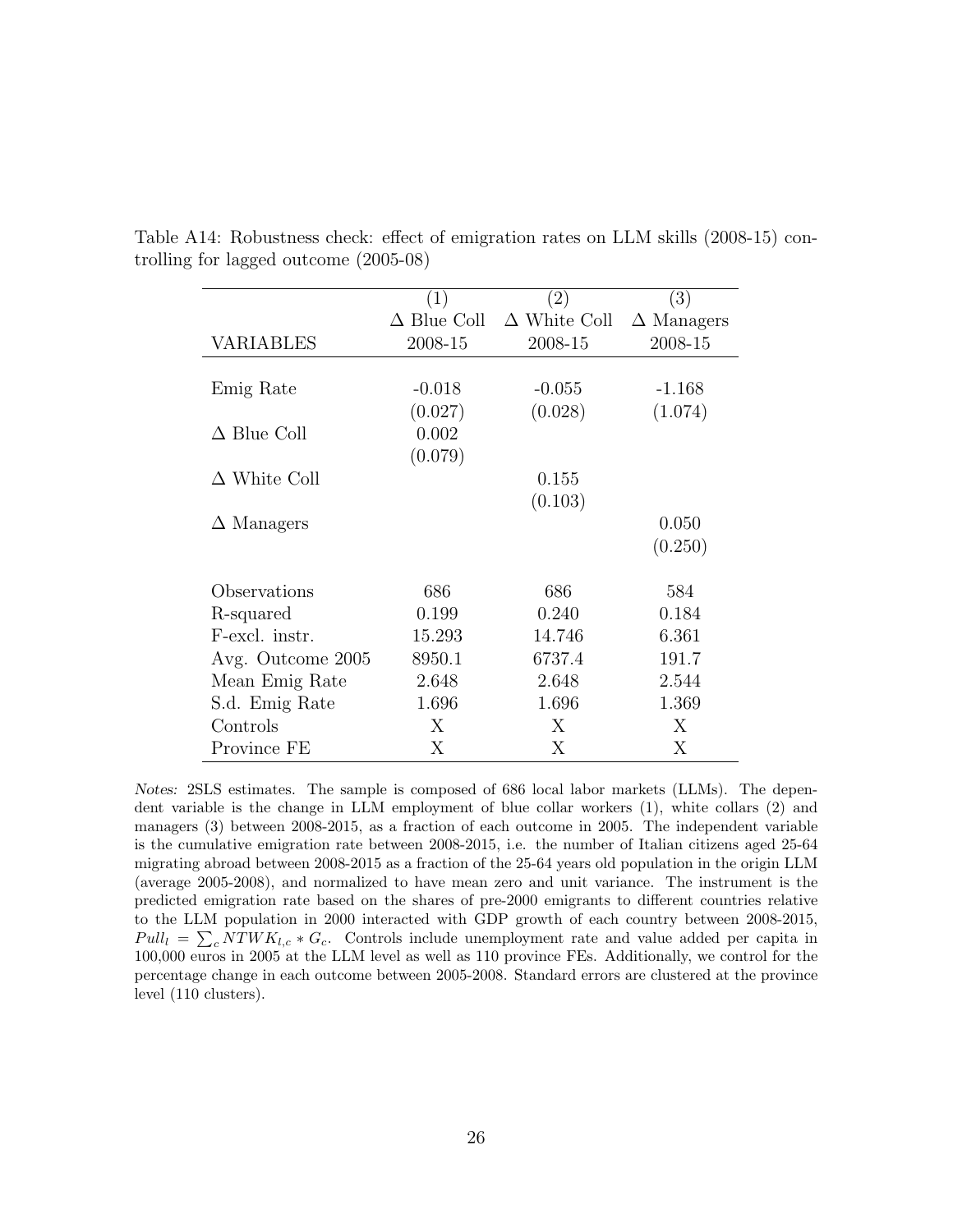|                       | $\left(1\right)$ | $\left( 2\right)$ | $\left(3\right)$ | $\left(4\right)$ | (5)            | (6)            |
|-----------------------|------------------|-------------------|------------------|------------------|----------------|----------------|
|                       | All Firms        | All Firms         | All Firms        | All Firms        | All Firms      | All Firms      |
|                       | $\Delta$ Stock   | $\Delta$ Stock    | $\Delta$ Stock   | $\Delta$ Stock   | $\Delta$ Stock | $\Delta$ Stock |
| <b>VARIABLES</b>      | 2008-15          | 2008-15           | 2008-15          | 2008-15          | 2008-15        | 2008-15        |
|                       |                  |                   |                  |                  |                |                |
| Emig Rate             | $-0.384$         | $-0.715$          | $-0.573$         | $-0.550$         | $-0.647$       | $-0.414$       |
|                       | (0.369)          | (0.206)           | (0.191)          | (0.213)          | (0.196)        | (0.155)        |
|                       |                  |                   |                  |                  |                |                |
| Observations          | 686              | 686               | 686              | 686              | 686            | 686            |
| R-squared             |                  | 0.019             | 0.156            |                  | 0.030          | 0.175          |
| F-excl. instr.        | 26.223           | 31.313            | 13.469           | 28.311           | 29.564         | 14.851         |
| Avg. Baseline Outcome | 0.790            | 0.790             | 0.790            | 0.790            | 0.790          | 0.790          |
| Mean Emig Rate        | 2.648            | 2.648             | 2.648            | 2.648            | 2.648          | 2.648          |
| S.d. Emig Rate        | 1.696            | 1.696             | 1.696            | 1.696            | 1.696          | 1.696          |
| Controls              |                  |                   |                  | X                | Х              | X              |
| FE                    |                  | Region            | Province         |                  | Region         | Province       |

Table A15: Robustness check: effect of emigration rates on change in stock of firms, different controls and fixed effects

Notes: 2SLS estimates. The sample is composed of 686 local labor markets (LLMs). In columns  $(1)-(3)$  no controls are included, while in columns  $(4)-(6)$  we control for unemployment rate and value added per capita in 100,000 euros in 2005 at the LLM level. In columns (1) and (4) no fixed effects or controls are included, in columns (2) and (5) we include 20 region fixed effects, and in columns (3) and (6) we include 110 province fixed effects. The dependent variable is the change in firm stock between 2008-2015 as a fraction of LLM population 25-64 years old (average 2005-2008) times 100. The independent variable is the cumulative emigration rate between 2008-2015, i.e. the number of Italian citizens aged 25-64 migrating abroad between 2008-2015 as a fraction of the 25-64 years old population in the origin LLM (average 2005-2008), and normalized to have mean zero and unit variance. The instrument is the predicted emigration rate based on the shares of pre-2000 emigrants to different countries relative to the LLM population in 2000 interacted with GDP growth of each country between 2008-2015,  $Pull_l = \sum_c NTWK_{l,c}*G_c$ . The average baseline outcomes are the change in firm stock, cumulative firm entry and exit in the pre-period (2005-2008) as a fraction of population 25-64 years old in the LLM (average 2005-2008) times 100, annualized (i.e., divided by 3 years) and multiplied by 7 years. Standard errors are clustered at the province level (110 clusters).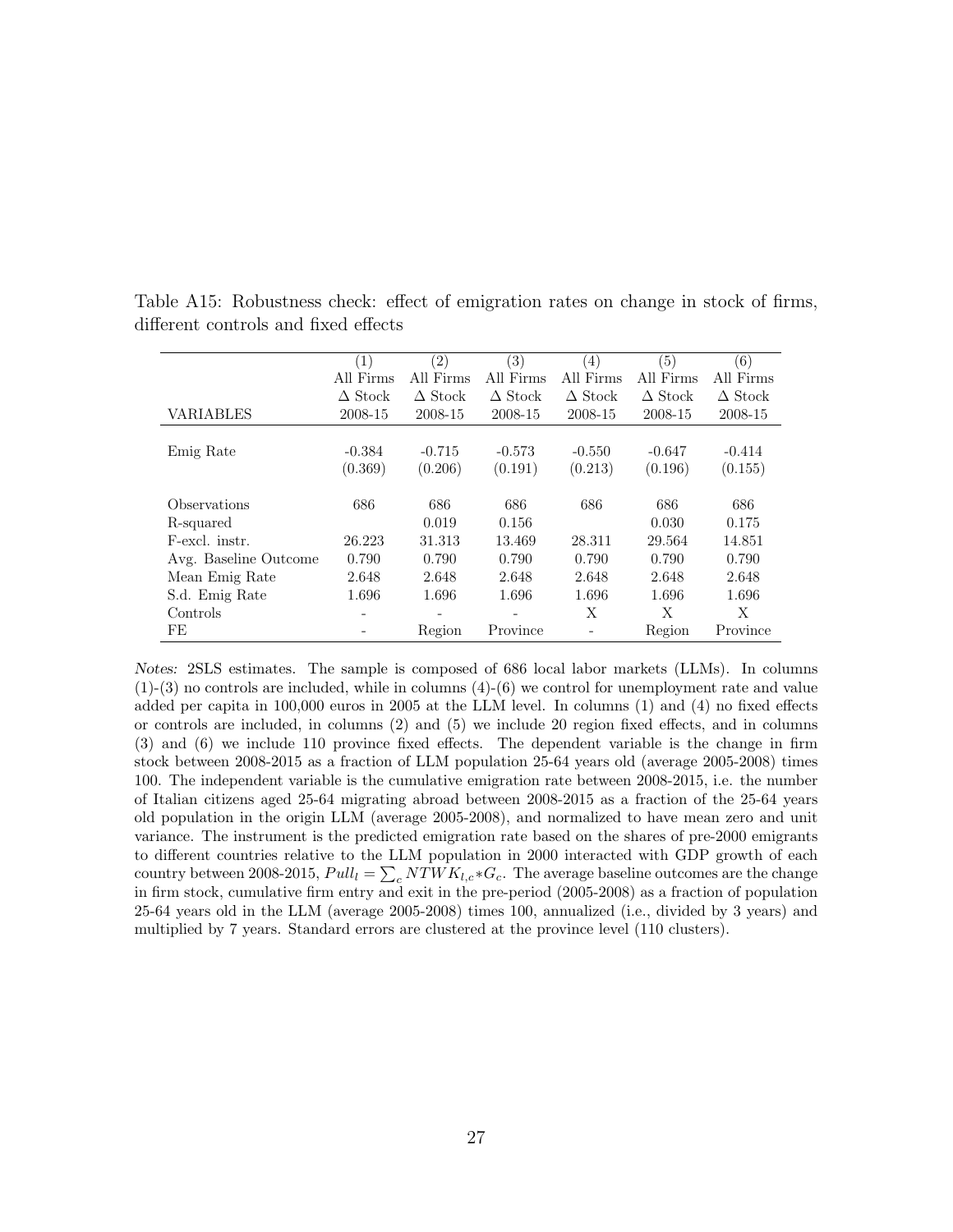|                       | $\left(1\right)$         | $\left( 2\right)$                 | $\left(3\right)$                  | $^{(4)}$      | (5)           | (6)           |
|-----------------------|--------------------------|-----------------------------------|-----------------------------------|---------------|---------------|---------------|
|                       | All Firms                | All Firms                         | All Firms                         | All Firms     | All Firms     | All Firms     |
|                       | <b>Births</b>            | <b>Births</b><br>$\sum_{i=1}^{n}$ | <b>Births</b><br>$\sum_{i=1}^{n}$ | $\sum$ Births | $\sum$ Births | $\sum$ Births |
| VARIABLES             | 2008-15                  | 2008-15                           | 2008-15                           | 2008-15       | 2008-15       | 2008-15       |
|                       |                          |                                   |                                   |               |               |               |
| Emig Rate             | $-1.301$                 | $-0.631$                          | $-0.514$                          | $-0.769$      | $-0.577$      | $-0.432$      |
|                       | (0.368)                  | (0.242)                           | (0.222)                           | (0.263)       | (0.240)       | (0.196)       |
|                       |                          |                                   |                                   |               |               |               |
| Observations          | 686                      | 686                               | 686                               | 686           | 686           | 686           |
| R-squared             |                          | 0.207                             | 0.493                             |               | 0.240         | 0.527         |
| F-excl. instr.        | 26.223                   | 31.313                            | 13.469                            | 28.311        | 29.564        | 14.851        |
| Avg. Baseline Outcome | 9.078                    | 9.078                             | 9.078                             | 9.078         | 9.078         | 9.078         |
| Mean Emig Rate        | 2.648                    | 2.648                             | 2.648                             | 2.648         | 2.648         | 2.648         |
| S.d. Emig Rate        | 1.696                    | 1.696                             | 1.696                             | 1.696         | 1.696         | 1.696         |
| Controls              | $\overline{\phantom{a}}$ |                                   |                                   | X             | Х             | X             |
| FE                    |                          | Region                            | Province                          |               | Region        | Province      |

Table A16: Robustness check: Effect of emigration rates on cumulative firm entry, different controls and fixed effects

Notes: 2SLS estimates. The sample is composed of 686 local labor markets (LLMs). In columns  $(1)-(3)$  no controls are included, while in columns  $(4)-(6)$  we control for unemployment rate and value added per capita in 100,000 euros in 2005 at the LLM level. In columns (1) and (4) no fixed effects or controls are included, in columns (2) and (5) we include 20 region fixed effects, and in columns (3) and (6) we include 110 province fixed effects. The dependent variable is the cumulative firm entry between 2008-2015 as a fraction of LLM population 25-64 years old (average 2005-2008) times 100. The independent variable is the cumulative emigration rate between 2008-2015, i.e. the number of Italian citizens aged 25-64 migrating abroad between 2008-2015 as a fraction of the 25-64 years old population in the origin LLM (average 2005-2008), and normalized to have mean zero and unit variance. The instrument is the predicted emigration rate based on the shares of pre-2000 emigrants to different countries relative to the LLM population in 2000 interacted with GDP growth of each country between 2008-2015,  $Pull_l = \sum_c NTWK_{l,c}*G_c$ . The average baseline outcomes are the change in firm stock, cumulative firm entry and exit in the pre-period (2005-2008) as a fraction of population 25-64 years old in the LLM (average 2005-2008) times 100, annualized (i.e., divided by 3 years) and multiplied by 7 years. Standard errors are clustered at the province level (110 clusters).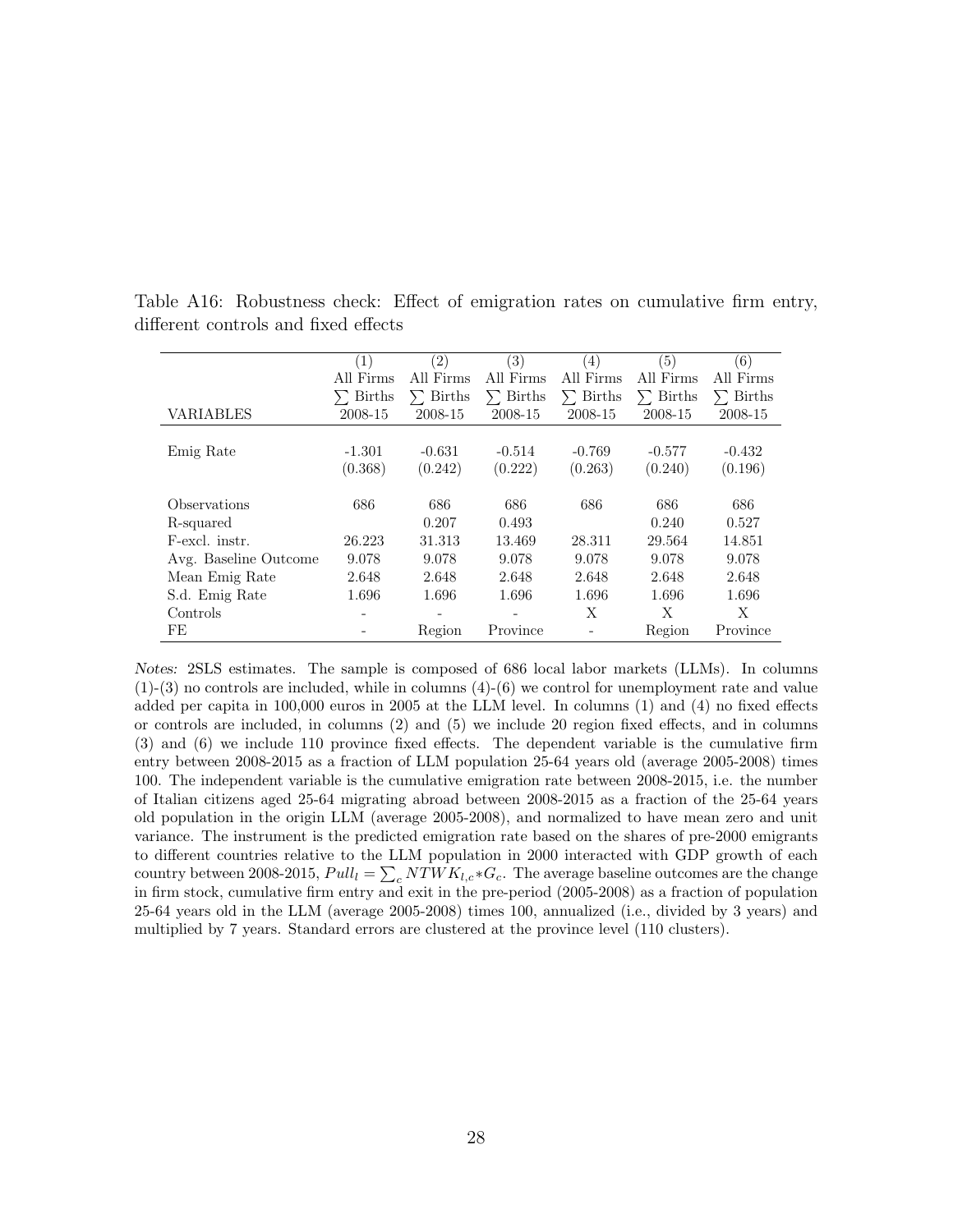|                       | (1)           | (2)       | 3)            | (4)           | <sup>(5)</sup> | (6)       |
|-----------------------|---------------|-----------|---------------|---------------|----------------|-----------|
|                       | All Firms     | All Firms | All Firms     | All Firms     | All Firms      | All Firms |
|                       | $\sum$ Deaths | C Deaths  | $\sum$ Deaths | $\sum$ Deaths | C Deaths       | C Deaths  |
| <b>VARIABLES</b>      | 2008-15       | 2008-15   | 2008-15       | 2008-15       | 2008-15        | 2008-15   |
|                       |               |           |               |               |                |           |
| Emig Rate             | $-0.917$      | 0.083     | 0.059         | $-0.219$      | 0.070          | $-0.018$  |
|                       | (0.462)       | (0.258)   | (0.187)       | (0.293)       | (0.256)        | (0.189)   |
|                       |               |           |               |               |                |           |
| Observations          | 686           | 686       | 686           | 686           | 686            | 686       |
| R-squared             |               | 0.095     | 0.238         | 0.016         | 0.095          | 0.241     |
| F-excl. instr.        | 26.223        | 31.313    | 13.469        | 28.311        | 29.564         | 14.851    |
| Avg. Baseline Outcome | 8.288         | 8.288     | 8.288         | 8.288         | 8.288          | 8.288     |
| Mean Emig Rate        | 2.648         | 2.648     | 2.648         | 2.648         | 2.648          | 2.648     |
| S.d. Emig Rate        | 1.696         | 1.696     | 1.696         | 1.696         | 1.696          | 1.696     |
| Controls              |               |           |               | X             | X              | X         |
| FE                    |               | Region    | Province      |               | Region         | Province  |

Table A17: Robustness check: effect of emigration rates on cumulative firm exit, different controls and fixed effects

Notes: 2SLS estimates. The sample is composed of 686 local labor markets (LLMs). In columns  $(1)-(3)$  no controls are included, while in columns  $(4)-(6)$  we control for unemployment rate and value added per capita in 100,000 euros in 2005 at the LLM level. In columns (1) and (4) no fixed effects or controls are included, in columns (2) and (5) we include 20 region fixed effects, and in columns (3) and (6) we include 110 province fixed effects. The dependent variable is the cumulative firm exit between 2008-2015 as a fraction of LLM population 25-64 years old (average 2005-2008) times 100. The independent variable is the cumulative emigration rate between 2008-2015, i.e. the number of Italian citizens aged 25-64 migrating abroad between 2008-2015 as a fraction of the 25-64 years old population in the origin LLM (average 2005-2008), and normalized to have mean zero and unit variance. The instrument is the predicted emigration rate based on the shares of pre-2000 emigrants to different countries relative to the LLM population in 2000 interacted with GDP growth of each country between 2008-2015,  $Pull_l = \sum_c NTWK_{l,c}*G_c$ . The average baseline outcomes are the change in firm stock, cumulative firm entry and exit in the pre-period (2005-2008) as a fraction of population 25-64 years old in the LLM (average 2005-2008) times 100, annualized (i.e., divided by 3 years) and multiplied by 7 years. Standard errors are clustered at the province level (110 clusters).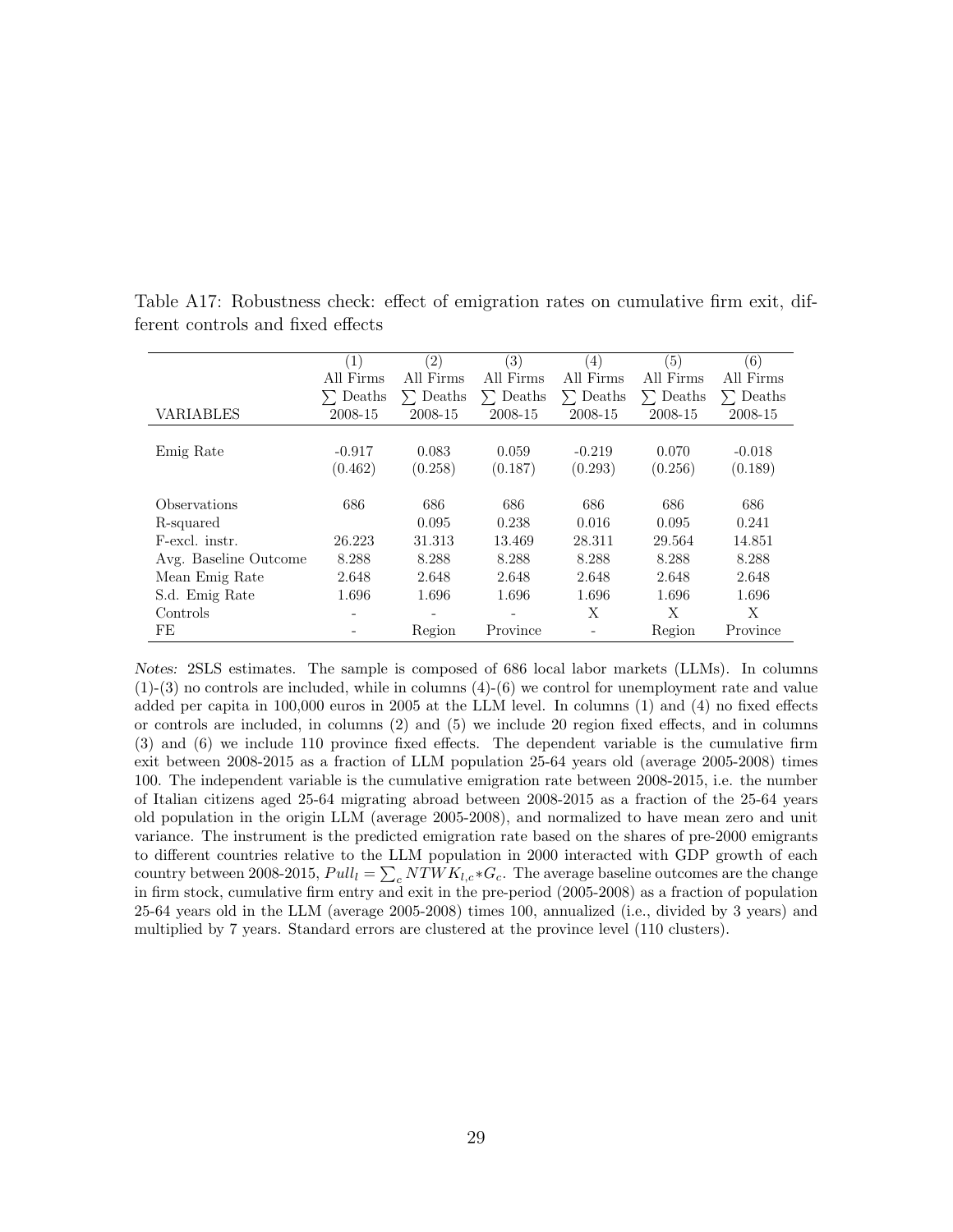#### A.VI Additional tables

Table A18 presents reduced form estimates by regressing the 2008-2015 change in the main outcomes of interest directly on our IV. These reduced form results are a useful benchmark to compare the magnitude of the main effects with the pre-trends shown in Table 3.

Table A18: Reduced-form: Effect of the instrument on change in stock and flows of firms

|                  | $\left( 1\right)$ | (2)             | $\left(3\right)$ |
|------------------|-------------------|-----------------|------------------|
|                  | All Firms         | All Firms       | All Firms        |
|                  | $\Delta$ Stock    | $\Sigma$ Births | $\Sigma$ Deaths  |
| <b>VARIABLES</b> | 2008-15           | 2008-15         | 2008-15          |
|                  |                   |                 |                  |
| Pull IV          | $-0.180$          | $-0.188$        | $-0.008$         |
|                  | (0.053)           | (0.084)         | (0.090)          |
|                  |                   |                 |                  |
| Observations     | 686               | 686             | 686              |
| R-squared        | 0.186             | 0.572           | 0.241            |
| Avg. Outcome     | $-0.123$          | 7.867           | 7.990            |
| Mean Pull IV     | 0.046             | 0.046           | 0.046            |
| S.d. Pull IV     | 0.049             | 0.049           | 0.049            |
| Controls         | X                 | X               | X                |
| Province FE      | X                 | X               | X                |

Notes: OLS estimates. The sample is composed of 686 local labor markets (LLMs). The dependent variable is the change in firm stock (1), cumulative firm entry (2) and exit (3) between 2008-2015 as a fraction of LLM population 25-64 years old (average 2005-2008) times 100. The independent variable is the predicted emigration rate based on the shares of pre-2000 emigrants to different countries relative to the LLM population in 2000 interacted with GDP growth of each country between 2008- 2015,  $Pull_l = \sum_c NTWK_{l,c} * G_c$ . Controls include unemployment rate and value added per capita in 100,000 euros in 2005 at the LLM level as well as 110 province FEs. The average baseline outcomes are the change in firm stock, cumulative firm entry and exit in the pre-period (2005 to 2008) as a fraction of average pre-period population 25-64 years old in the LLM times 100, annualized (i.e., divided by 3 years) and multiplied by 7 years. Standard errors are clustered at the province level (110 clusters).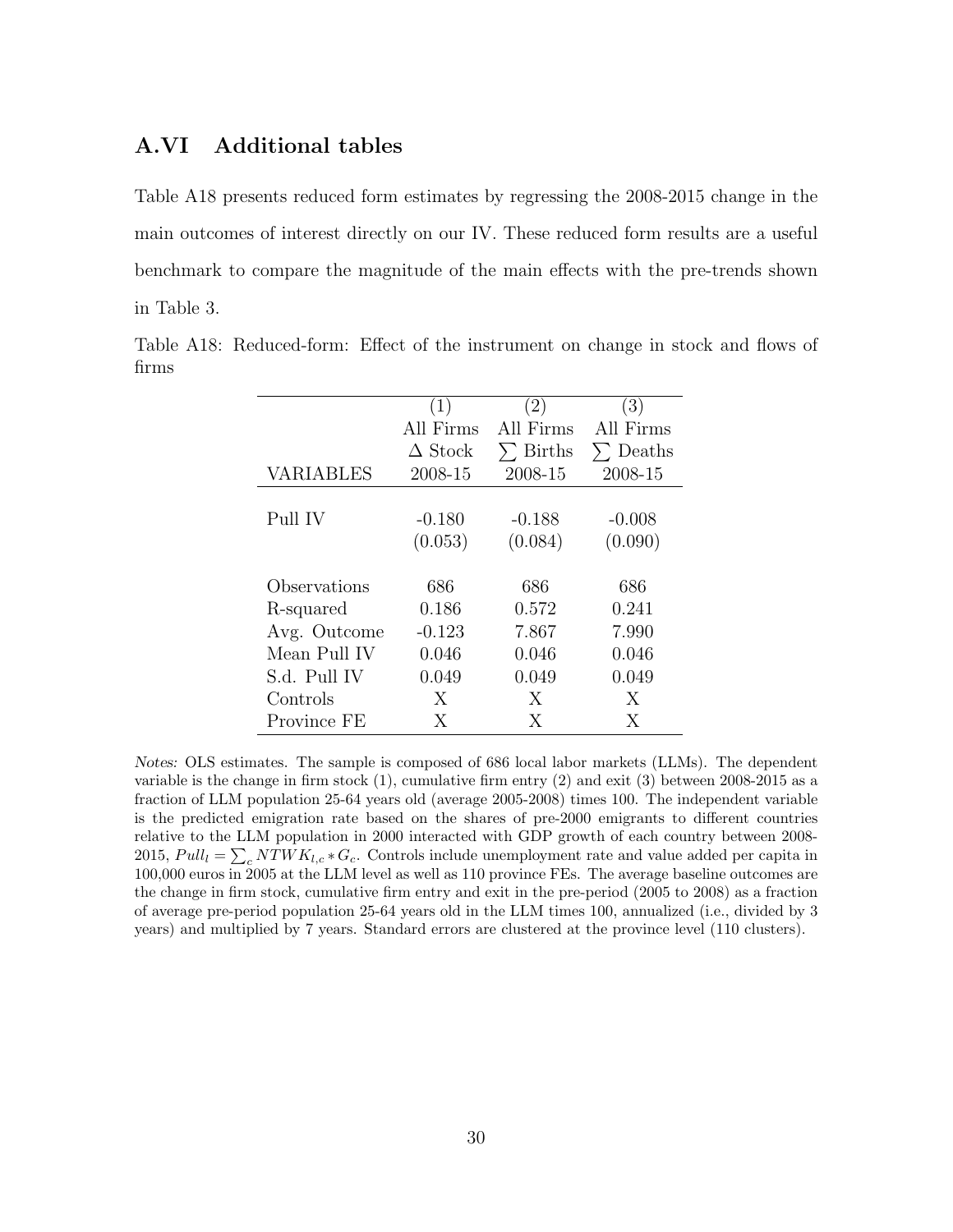### References

- Adão, Rodrigo, Michal Kolesár, and Eduardo Morales. 2019. "Shift-share designs: Theory and inference." The Quarterly Journal of Economics 134 (4): 1949–2010.
- BFS. 2017. "Gross domestic product per canton and region." Switzerland Federal Statistical Office [publisher] https://www.bfs.admin. ch / bfs / en / home / statistics / national-economy / national-accounts / gross-domestic-product-canton.html (accessed September 15, 2019).
- . 2018. "International Migrations of the Permanent Resident Population by Citizenship, Sex, and Age, 1991-2016." Switzerland Federal Statistical Office (BFS) [publisher] (accessed July 2, 2018).
- Chernozhukov, Victor, and Christian Hansen. 2008. "The reduced form: A simple approach to inference with weak instruments." *Economics Letters* 100 (1):  $68-71$ .
- Eurostat. 2019. "Regional gross domestic product (PPS per inhabitant) by NUTS 2 regions [TGS00005]." European Commission [publisher] https://ec.europa. eu/eurostat/databrowser/view/TGS00005/default/table (accessed September 15, 2019).
- Fouka, Vasiliki, Soumyajit Mazumder, and Marco Tabellini. 2020, October. "From Immigrants to Americans: Race and Assimilation During the Great Migration." Harvard Business School Working Paper, No. 19-018.
- Goldsmith-Pinkham, Paul, Isaac Sorkin, and Henry Swift. 2020. "Bartik Instruments: What, When, Why, and How." *American Economic Review* 110 (8): 2586–2624.
- Istat. 2003. "Inter-census Population of Italian municipalities by age and sex, 1992- 2001." Istituto Nazionale di Statistica (Istat) [publisher] https://demo.istat.it (accessed September 15, 2019).